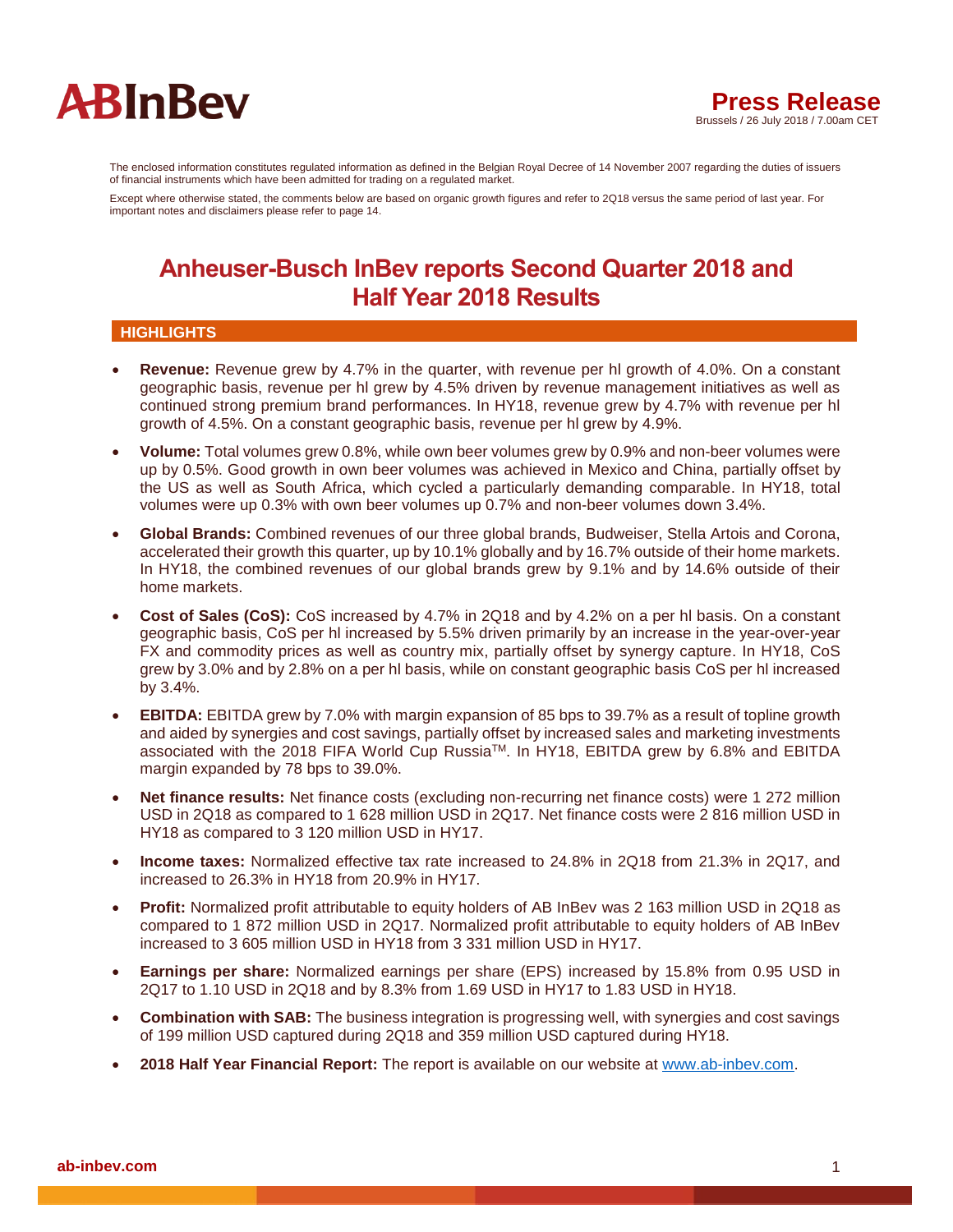| <b>Press Release</b>            |  |
|---------------------------------|--|
| Drunash/26, hib/2010/7.00cm CET |  |

Brussels / 26 July 2018 / 7.00am CET

| Figure 1. Consolidated performance (million USD)                 |                      |                   | <b>2Q17</b>              |                | <b>2Q18</b>   | <b>Organic</b>                           |
|------------------------------------------------------------------|----------------------|-------------------|--------------------------|----------------|---------------|------------------------------------------|
| <b>Total Volumes (thousand hls)</b>                              |                      |                   | 157 679                  |                | 143 685       | growth<br>0.8%                           |
|                                                                  | AB InBey own beer    |                   | 130 483                  |                | 127 632       | 0.9%                                     |
|                                                                  | Non-beer volumes     |                   | 25 889                   |                | 14 733        | 0.5%                                     |
|                                                                  | Third party products |                   | 1.306                    |                | 1 3 2 0       | 2.0%                                     |
| <b>Revenue</b>                                                   |                      |                   | 14 182                   |                | 14 014        | 4.7%                                     |
|                                                                  |                      |                   | 8738                     |                | 8818          | 4.8%                                     |
| <b>Gross profit</b>                                              |                      |                   | 61.6%                    |                | 62.9%         |                                          |
| Gross margin<br><b>Normalized EBITDA</b>                         |                      |                   | 5 3 5 4                  |                | 5568          | 2 bps<br>7.0%                            |
| Normalized EBITDA margin                                         |                      |                   | 37.8%                    |                | 39.7%         | 85 bps                                   |
| <b>Normalized EBIT</b>                                           |                      |                   | 4 3 3 8                  |                | 4 5 0 9       | 6.7%                                     |
| Normalized EBIT margin                                           |                      |                   | 30.6%                    |                | 32.2%         |                                          |
|                                                                  |                      |                   |                          |                |               | 58 bps                                   |
| Profit attributable to equity holders of AB InBev                |                      |                   | 1 502                    |                | 1937          |                                          |
| Normalized profit attributable to equity holders of AB InBev     |                      |                   | 1872                     |                | 2 1 6 3       |                                          |
| Earnings per share (USD)                                         |                      |                   |                          | 0.76           | 0.98          |                                          |
| Normalized earnings per share (USD)                              |                      |                   |                          | 0.95           | 1.10          |                                          |
|                                                                  |                      |                   | <b>HY17</b>              |                | <b>HY18</b>   | Organic                                  |
|                                                                  |                      |                   |                          |                |               | growth                                   |
| <b>Total Volumes (thousand hls)</b>                              |                      |                   | 305 550                  |                | 278 515       | 0.3%                                     |
|                                                                  | AB InBey own beer    |                   | 248 212                  |                | 245 983       | 0.7%                                     |
|                                                                  | Non-beer volumes     |                   | 55 132                   |                | 30 074        | $-3.4%$                                  |
|                                                                  | Third party products |                   | 2 2 0 6                  |                | 2 4 5 8       | 12.0%                                    |
| <b>Revenue</b>                                                   |                      |                   | 27 104                   |                | 27 087        | 4.7%                                     |
| <b>Gross profit</b>                                              |                      |                   | 16 430                   |                | 16 903        | 5.8%                                     |
| Gross margin                                                     |                      |                   | 60.6%                    |                | 62.4%         | 61 bps                                   |
| <b>Normalized EBITDA</b>                                         |                      |                   | 10 162                   |                | 10 557        | 6.8%                                     |
| Normalized EBITDA margin                                         |                      |                   | 37.5%                    |                | 39.0%         | 78 bps                                   |
| <b>Normalized EBIT</b>                                           |                      |                   | 8 0 5 9                  |                | 8 4 4 4       | 8.0%                                     |
| Normalized EBIT margin                                           |                      |                   | 29.7%                    |                | 31.2%         | 97 bps                                   |
| Profit attributable to equity holders of AB InBev                |                      |                   | 2 908                    |                | 2 9 5 5       |                                          |
| Normalized profit attributable to equity holders of AB InBev     |                      |                   | 3 3 3 1                  |                | 3605          |                                          |
| Earnings per share (USD)                                         |                      |                   |                          | 1.48           | 1.50          |                                          |
| Normalized earnings per share (USD)                              |                      |                   | 1.69                     |                | 1.83          |                                          |
|                                                                  |                      |                   |                          |                |               |                                          |
| Figure 2. Volumes (thousand hls)                                 |                      |                   |                          |                |               |                                          |
|                                                                  | <b>2Q17</b>          | <b>Scope</b>      | <b>Organic</b><br>growth | <b>2Q18</b>    | <b>Total</b>  | <b>Organic growth</b><br><b>Own beer</b> |
|                                                                  |                      |                   |                          |                | <b>Volume</b> | volume                                   |
| North America                                                    | 31 320               | 28                | $-1536$                  | 29 813         | $-4.9%$       | $-5.0%$                                  |
| Latin America West                                               | 27 657               | $-1$              | 1 2 9 2                  | 28 948         | 4.7%          | 5.4%                                     |
| Latin America North                                              | 26 131               | $-64$             | 528                      | 26 595         | 2.0%          | 2.2%                                     |
| Latin America South                                              | 6730                 | 4                 | 318                      | 7 0 5 2        | 4.8%          | 6.1%                                     |
| <b>EMEA</b>                                                      | 36 706               | $-15053$          | $-312$                   | 21 340         | $-1.4%$       | $-1.2%$                                  |
| Asia Pacific                                                     | 28 8 85              | 52                | 868                      | 29 804         | 3.0%          | 3.1%                                     |
| Global Export and Holding Companies<br><b>AB InBev Worldwide</b> | 250<br>157 679       | $-153$<br>-15 187 | 35<br>1 1 9 3            | 132<br>143 685 | 35.6%<br>0.8% | 35.6%<br>0.9%                            |
|                                                                  |                      |                   |                          |                |               |                                          |
|                                                                  | <b>HY17</b>          | <b>Scope</b>      | Organic                  | <b>HY18</b>    | Total         | <b>Organic growth</b>                    |
|                                                                  |                      |                   | growth                   |                | <b>Volume</b> | Own beer<br>volume                       |
|                                                                  |                      |                   |                          |                |               |                                          |

|                                     |         |          | <b>GIVWGI</b> |         | .             | $1$     |
|-------------------------------------|---------|----------|---------------|---------|---------------|---------|
|                                     |         |          |               |         | <b>Volume</b> | volume  |
| North America                       | 57 156  | 61       | $-2591$       | 54 627  | $-4.5%$       | $-4.6%$ |
| Latin America West                  | 53 188  | $-21$    | 3 4 4 3       | 56 609  | 6.5%          | 7.9%    |
| Latin America North                 | 56 550  | $-125$   | $-2279$       | 54 146  | $-4.0%$       | $-2.4%$ |
| Latin America South                 | 15819   | 21       | 825           | 16 666  | 5.2%          | 6.0%    |
| <b>EMEA</b>                         | 69 625  | $-27795$ | 59            | 41 889  | 0.1%          | 0.1%    |
| Asia Pacific                        | 52 568  | 66       | 1 467         | 54 101  | 2.8%          | 2.4%    |
| Global Export and Holding Companies | 644     | $-153$   | $-14$         | 478     | $-2.9%$       | $-2.9%$ |
| <b>AB InBev Worldwide</b>           | 305 550 | $-27946$ | 911           | 278 515 | 0.3%          | 0.7%    |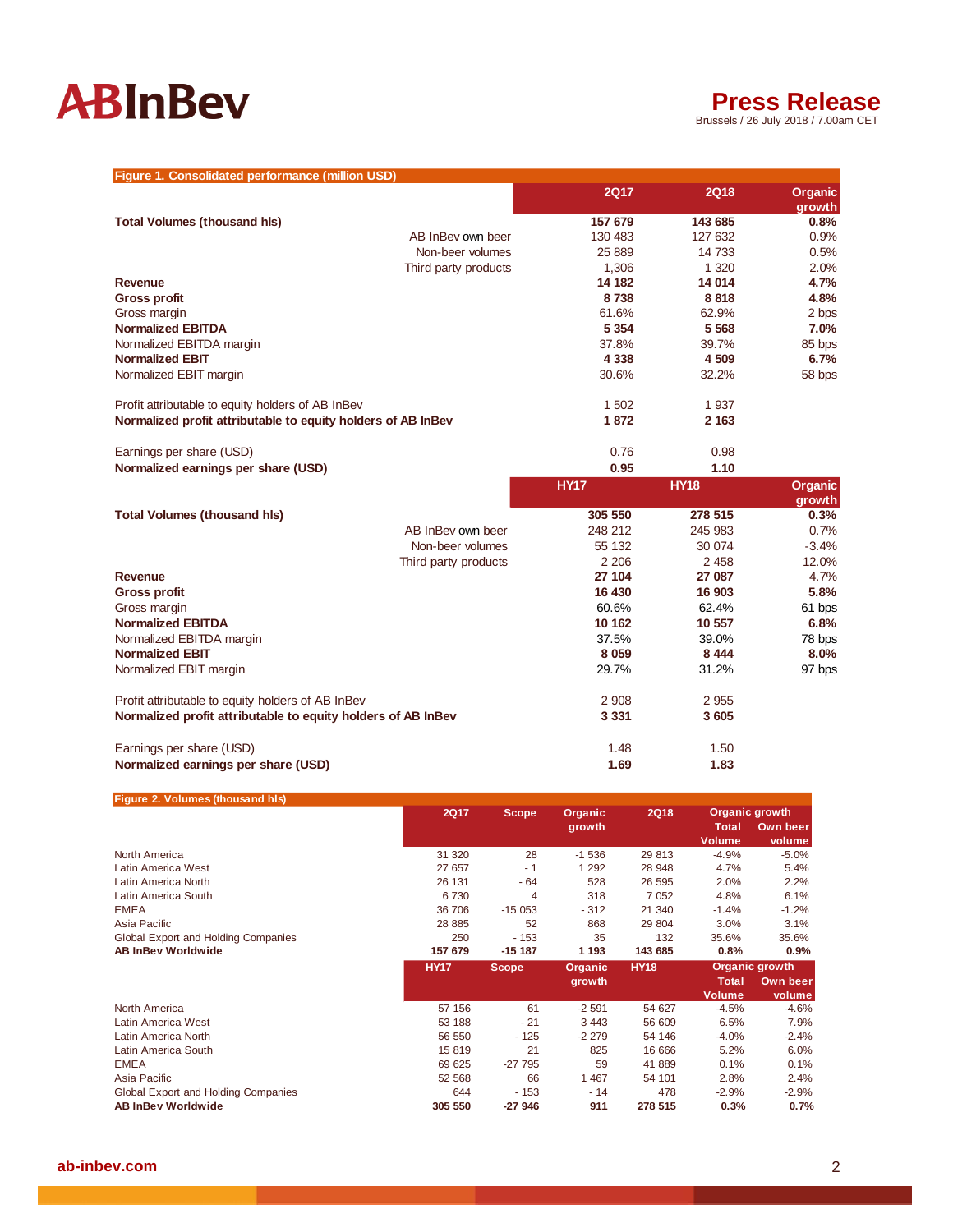#### **MANAGEMENT COMMENTS**

Our business delivered another solid quarter, with improved trends in many of our key markets, achieving revenue growth of 4.7% and total volume growth of 0.8%. Revenue growth was broad-based, primarily driven by Brazil, Mexico, China and Western Europe, and strengthened by continued premiumization in the majority of our markets. Our High End Company (a business unit made up of a portfolio of global, specialty and craft brands across 22 countries) continues to lead the way with both revenue and EBITDA growing by more than 20% in HY18.

The global trend of premiumization was also evident in the continued success of our global brand portfolio. Growth of our global brands accelerated this quarter, with revenues up 10.1% globally and 16.7% outside of the brands' home markets. Budweiser revenues grew by 4.1% globally and by 10.1% outside of the US, driven by strong growth in Brazil, China and the UK, as well as many new markets following the brand's activation as the global sponsor of the 2018 FIFA World Cup RussiaTM. Stella Artois revenues grew by 9.0%, with good performances in Brazil, the UK and Argentina. Corona had another great quarter, with revenues growing by 21.9% globally and by 42.6% outside of Mexico, led by China, Western Europe and South Africa. All three brands continue to perform well across both mature and emerging markets, and we continue to see further growth opportunities as we scale them up in new markets.

Our 2018 FIFA World Cup Russia™ sponsorship was our most ambitious and successful ever, for both Budweiser and AB InBev. As the official beer sponsor, we activated our Budweiser campaign "Light Up FIFA World CupTM" in more than 50 countries. Football is a passion point in many of the new markets in which Budweiser has expanded following our combination with SAB, and this was a unique opportunity to engage with 3.2 billion football fans (according to FIFA) around the world and drive brand awareness. As a result of our global campaign and innovative digital-first approach to traditional sports sponsorship assets, Budweiser was the leading brand in social media conversations globally during the tournament. Additionally, due to an incredible execution in Russia, we sold more beer in the stadiums than in the 2014 FIFA World Cup BrazilTM. We also activated our local brands in more than 40 countries, connecting with national pride in their home markets and contributing to accelerated volume growth across our portfolio.

EBITDA grew this quarter by 7.0% with margin expansion of 85 bps to 39.7%. This was driven by topline growth, premiumization, enhanced synergy capture and effective cost management, though partially offset by higher sales and marketing investments ahead of the 2018 FIFA World Cup Russia™, as expected. Our integration with SAB continues to go as planned with synergy capture and cost savings of 199 million USD in the quarter.

Our net debt increased from 104.4 billion USD as of 31 December 2017 to 108.8 billon USD as of 30 June 2018, consistent with prior increases in the first half of the year, given that the majority of our cash flow is generated in the second half of the year. Our net debt to normalized EBITDA ratio increased from 4.80x as of 31 December 2017 to 4.87x as of 30 June 2018, as a result of our cash flow seasonality and adverse currency fluctuations in our EBITDA translation. Deleveraging to around 2x remains our commitment, and we remain on track in our deleveraging path.

Following our successful combination with SAB, today we are also announcing some organizational changes to enhance our focus on topline growth and value creation. All changes will become effective on 1 January 2019, and will also be reflected in our financial statements as of that date. To learn more, please read our press release available at [http://www.ab-inbev.com/news/press-releases/global-press](http://www.ab-inbev.com/news/press-releases/global-press-releases/2018/07/anheuser-busch-inbev-announces-a-new-organization-for-future-gro.html)[releases/2018/07/anheuser-busch-inbev-announces-a-new-organization-for-future-gro.html.](http://www.ab-inbev.com/news/press-releases/global-press-releases/2018/07/anheuser-busch-inbev-announces-a-new-organization-for-future-gro.html)

We continue to expect our growth to accelerate in the second half of this year as we scale up learnings from the category expansion framework and continue to share best practices across our markets. Furthermore, our portfolio of global and high end brands positions us well to drive category growth across our diverse geographic footprint in a sustainable way.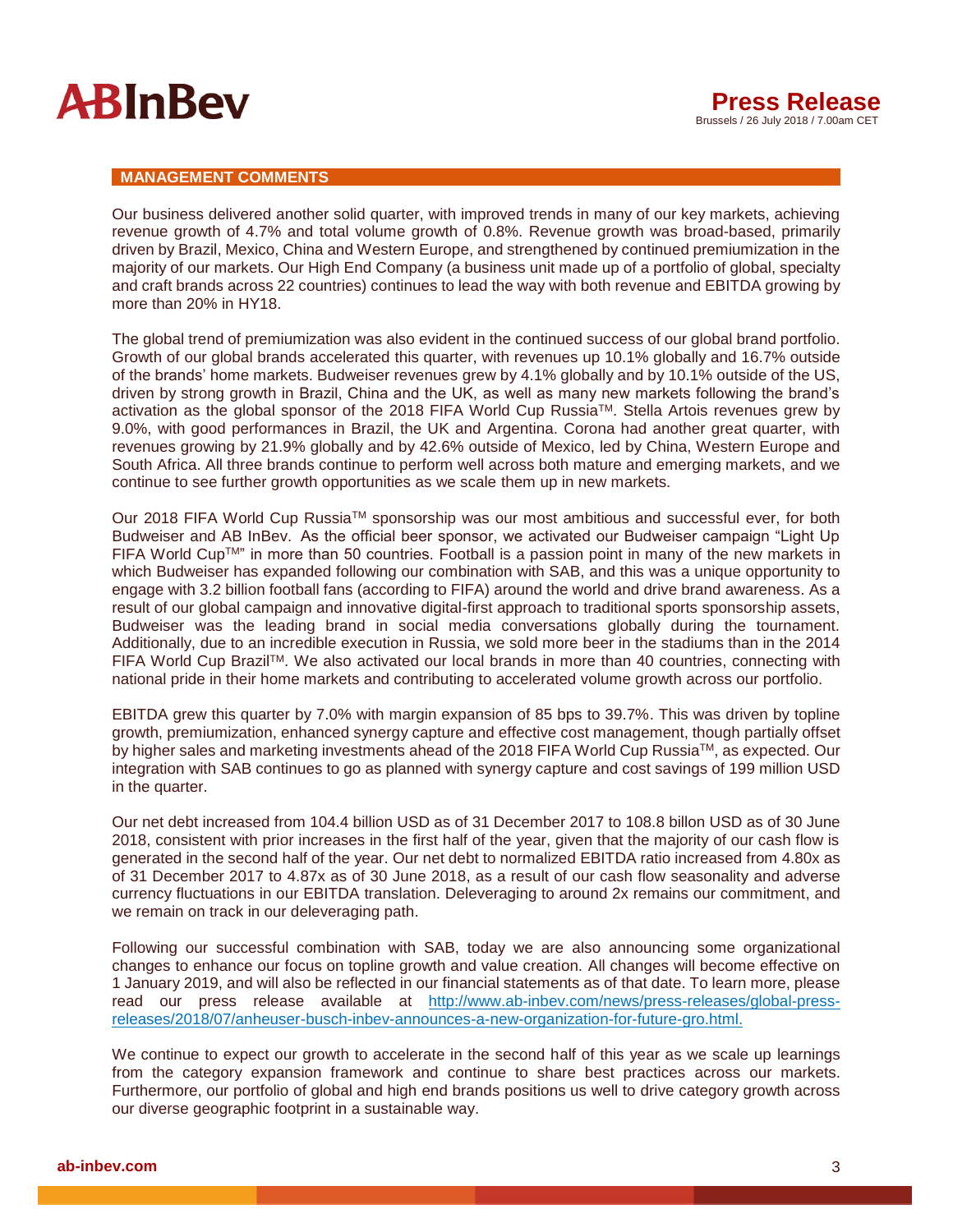

#### **United States**

Our US revenues decreased by 3.1% in 2Q18 and by 2.8% in HY18. We saw continued growth in revenue per hl of 2.1% (2.0% in HY18), driven by revenue management initiatives and favorable brand mix, though this was offset by lower volumes. Our sales-to-retailers (STRs) decreased by 3.1% in 2Q18, impacted by a weaker industry, which declined by 2.4%, of which 1.3pp is due to the timing of Easter and the Fourth of July. However, sales-to-wholesalers (STWs), which drive our financials, were down by 5.1%, as we continue to optimize our logistics. In HY18, our STRs were down by 3.2% and our STWs were down by 4.8%, and we continue to expect STRs and STWs to converge on a full year basis.

We delivered our best quarterly market share performance in almost four years with a share loss of 35 bps, as our performance offset almost half of the negative impact of the industry segment mix shift. In HY18, our total market share declined by 45 bps.

We saw accelerated growth of our Above Premium brands this quarter, which gained 100 bps of share. Our portfolio premiumization strategy continues to be supported by the growth of Michelob Ultra, which marked its thirteenth consecutive quarter as the largest share gainer in the US, and also by several successful innovations, including Michelob Ultra Pure Gold, Bud Light Orange and the Budweiser Reserve series.

Premium and Premium Light brands remain under pressure, as consumers trade-up to higher price tiers within the industry, which contributed to Bud Light and Budweiser losing 85 bps and 40 bps of total market share, respectively, in 2Q18. Within their respective segments, however, Bud Light has reduced its share loss for four consecutive quarters and Budweiser maintained flat share of segment for two consecutive quarters.

Our Value portfolio saw improved share trends within the quarter and remains an important and profitable segment of our business.

Our EBITDA declined by 7.4%, primarily driven by the temporary mismatch between STRs and STWs, which explains approximately half of this decline. EBITDA margin contracted by 185 bps to 40.1%, impacted by an increase in the year-over-year price of commodities and higher distribution expenses due to increased freight costs, a trend that we will cycle in the second half of the year. In HY18, EBITDA decreased by 6.3% with margin contraction of 147 bps to 39.6%.

#### **Mexico**

Mexico delivered another quarter of very strong results, with double-digit revenue growth fueled by high single digit volume growth and revenue management initiatives, despite a tough prior year comparable due to the timing of Easter. In HY18, revenue and volume both grew by double-digits.

Our full brand portfolio continued to deliver solid results, with growth coming from all brands and regions across the country. Leveraging the learnings from the category expansion framework, classic lagers, easy drinking lagers and richer beer profiles have been nurtured and priced accordingly, targeted to enhance the core segment, while premiumizing via core plus and international premium brands such as Stella Artois and Michelob Ultra. Our no- and low-alcohol space continued to evolve well, helping us move closer to our global goal to have 20% of our beer volume in the space by 2025.

Strong topline growth resulted in 16.8% EBITDA growth and margin expansion of 216 bps to 45.6%, despite higher costs of sales as a result of unfavorable foreign exchange impact on transactional costs, while additional capacity has helped us meet increasing demand. In HY18, EBITDA grew by 16.4% with margin expansion of 79 bps to 43.5%.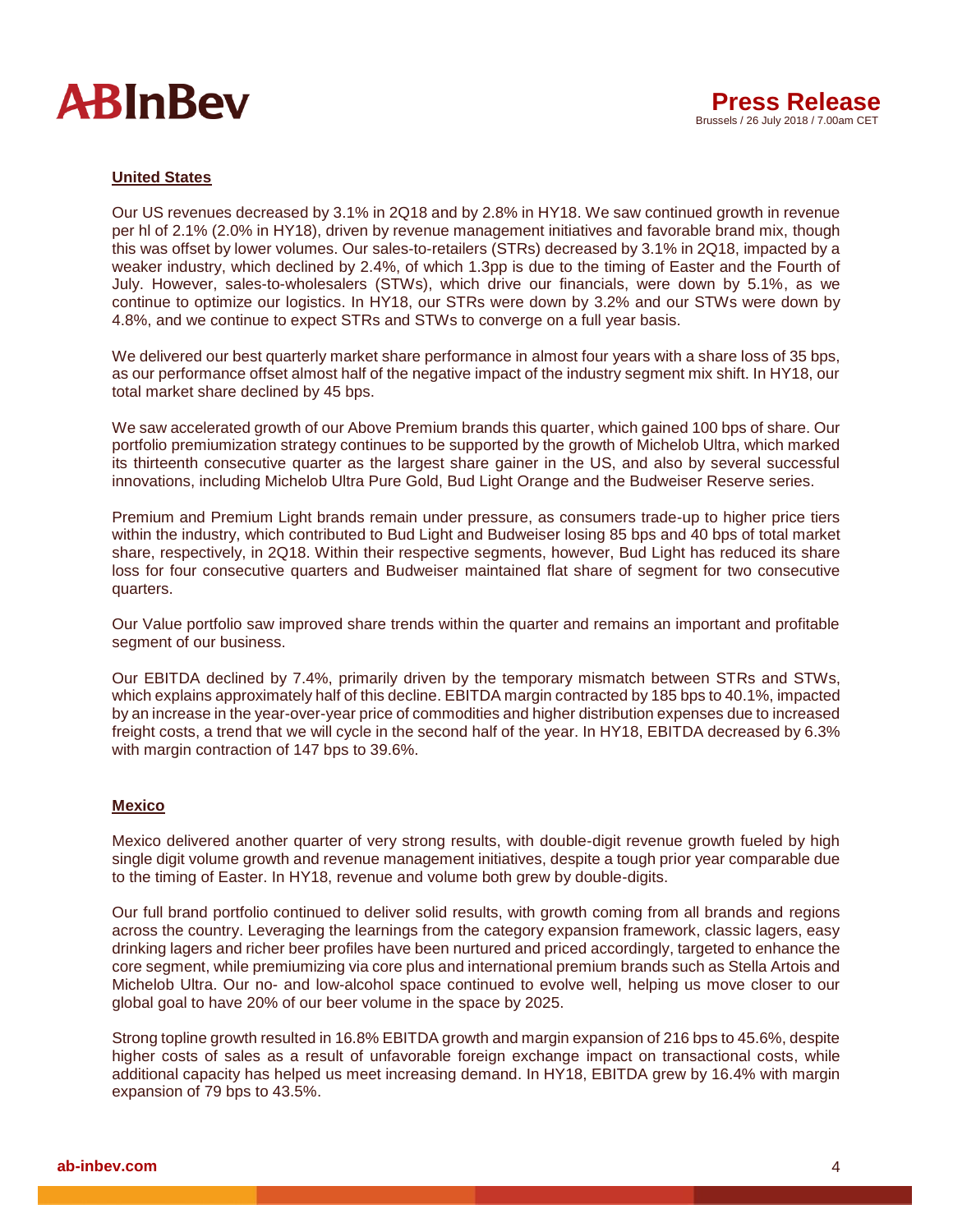

#### **Colombia**

Our Colombian business also performed well with revenue growth of 7.0%. Beer volumes were up by 1.1%, and non-beer volumes grew slightly by 0.4%, with revenue per hl growth of 5.9%. This performance was delivered in a quarter which was challenged by the timing of Easter as well as four evenings worth of "dry days" on weekends leading up to the two rounds of presidential elections. Against this backdrop, we estimate that beer has gained a further 25 bps of share of total alcohol this quarter. In HY18, revenue grew by 9.4% with beer volumes up by 4.5% and non-beer volumes up by 1.0%.

Beer volume growth was underpinned by global as well as core brands. We saw triple-digit growth of our global brand portfolio, driven by Budweiser on the back of the 2018 FIFA World Cup Russia™ activations. Aguila also recorded very strong growth benefiting from the activations associated with the national team's participation in the tournament.

Our EBITDA grew by 8.0% with almost 50 bps of margin expansion. This was driven by strong topline performance and further synergy delivery, partially offset by increased investment behind our brands. In HY18, EBITDA grew by mid-teens with margin expansion of over 200 bps.

#### **Brazil**

Revenue increased by 9.4%, with 7.7% revenue per hl expansion due to annualization of the 3Q17 price increases. With the negative impact from the nationwide truck drivers' strike offset by the benefits of the 2018 FIFA World Cup Russia™, total volumes were up 1.5% with beer volume growth of 1.7% in a broadly flat market, and non-beer volume growth of 1.0% in a market that was down by mid-single digits. In HY18, revenue was up by 3.3% with total volume declines of 5.3%.

Brahma, the local sponsor of the 2018 FIFA World Cup Russia<sup>TM</sup> in Brazil, performed well this quarter with a strong volume performance resulting from tournament activations. In the core plus segment, our portfolio posted very strong growth driven by Bohemia and Brahma Extra, and in addition, we launched Skol Hops, brewed with aromatic hops to provide a unique combination of lightness and flavor. Our premium portfolio continues to perform ahead of the industry, with our global brand portfolio growing by more than 30% and led by Budweiser.

EBITDA grew by 16.1% in 2Q18, with margin expansion of 238 bps to 41.3%. This result was driven by revenue growth and CoS per hl increases below inflation, partially offset by higher marketing expenses associated with timing of investments related to the 2018 FIFA World Cup Russia™. In HY18, our EBITDA grew by 10.3% with margin expansion of 266 bps to 41.5%.

#### **South Africa**

As expected, 2Q18 was a challenging quarter. Revenue declined by mid-single digits, with beer volumes down by mid-teens as we were cycling a tough comparable (2Q17 volume growth of double-digits due to timing of price increases and Easter). In addition, a VAT increase as of 1 April 2018 and numerous petrol price increases had a negative impact on consumer disposable income. In HY18, revenue was flat with beer volume down by high single digits.

Robust revenue per hl growth in 2Q18 of more than 10% was driven by the annualization of the 1 July 2017 price increase and this year's 1 March 2018 price increase, which followed the above-inflation excise tax increases.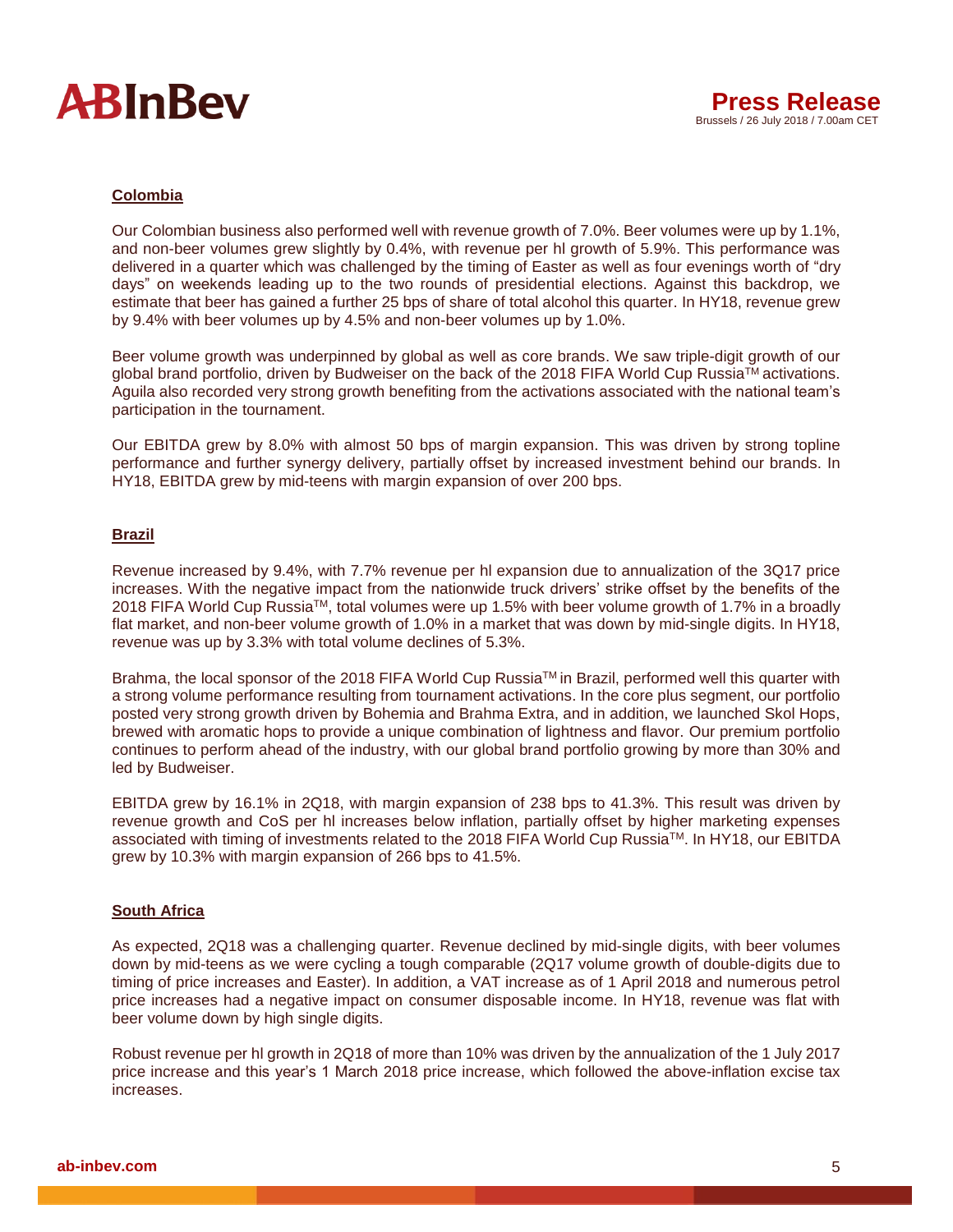

In the quarter, Castle Lite was launched in a new resealable bulk pack aimed at driving growth in the inhome occasion, which has been well-received by consumers. Our high end portfolio grew by triple-digits with a good contribution from the recently launched Budweiser. The brand's awareness and trial benefited from a major consumer engagement campaign linked to our global 2018 FIFA World Cup Russia<sup>™</sup> activation.

EBITDA grew by low-single digits with further margin expansion of over 300 bps. In HY18, EBITDA grew by mid-single digits with margin expansion of nearly 200 bps.

#### **China**

Revenue grew by 6.8% in 2Q18 with volume growth of 3.0% and revenue per hl growth of 3.7%. In HY18, revenue grew 5.7% with revenue per hl up 3.3% and volume growth of 2.4%.

Our momentum accelerated in the second quarter, delivering one of our best volume and share performances in the last three years. Budweiser resumed volume growth this quarter on the back of a strong 2018 FIFA World Cup Russia™ activation. Our brands continue to lead the way in e-commerce with a higher share online than offline. Our High End Company once again recorded triple-digit volume growth off of a meaningful base, led by Corona. Our estimated beer market share continues to grow, now over 20% for the first six months of the year.

The business delivered organic EBITDA growth of 6.2%, with a margin contraction of 20 bps to 35.6%, driven by the phasing of marketing spend associated with the 2018 FIFA World Cup Russia<sup>TM</sup>. In HY18, EBITDA grew by 8.2% with margin expansion of 82 bps to 35.5%.

#### **Highlights from our other markets**

In **Canada**, volumes and revenues declined by low single digits as a result of industry weakness and industry segment mix shift, due to increased competitive dynamics in the value segment. Our trade up strategy is delivering strong results, with the High End Company growing topline ahead of the industry, led by double-digit volume growth for our local Craft brands, and share gains from Corona and Stella Artois. Our focus core brands also continue to deliver strong results, with both Bud Light and Michelob Ultra among the fastest growing brands in Canada.

**Peru** recorded mid-single digit revenue growth on low-single digit beer volume increases. We saw solid growth in all three global brands, as well as a strong Cristal brand activation in support of the national team on their way to the 2018 FIFA World Cup RussiaTM. **Ecuador** delivered double-digit revenue growth alongside volume growth of high-single digits. This resulted in share of total alcohol gains of 80 bps as we continue to focus on growing the beer category by expanding into new occasions.

In **Latin America South**, volumes grew by mid-single digits with growth across the region. In **Argentina**, growth was driven by the repositioning of the two largest core brands, Quilmes Clásica and Brahma. Each continued to grow volumes as a result of a successful application of the category expansion framework. Our global brand volumes are up by double-digits throughout the region in HY18, and we are scaling up Budweiser in Argentina now that it has rejoined our portfolio in 2Q18.

Within **EMEA, Western Europe** grew revenue by mid-single digits, outperforming the industry with a strong execution associated with the 2018 FIFA World Cup Russia™. Our global brands grew volumes by doubledigits, and Budweiser's growth was supported by tournament activations. Corona benefited from Casa Corona, designed as places to escape from city stress that opened in cities across Europe, as well as an "Ocean Week" campaign in the UK aimed at raising awareness of marine plastic pollution. In the UK, Bud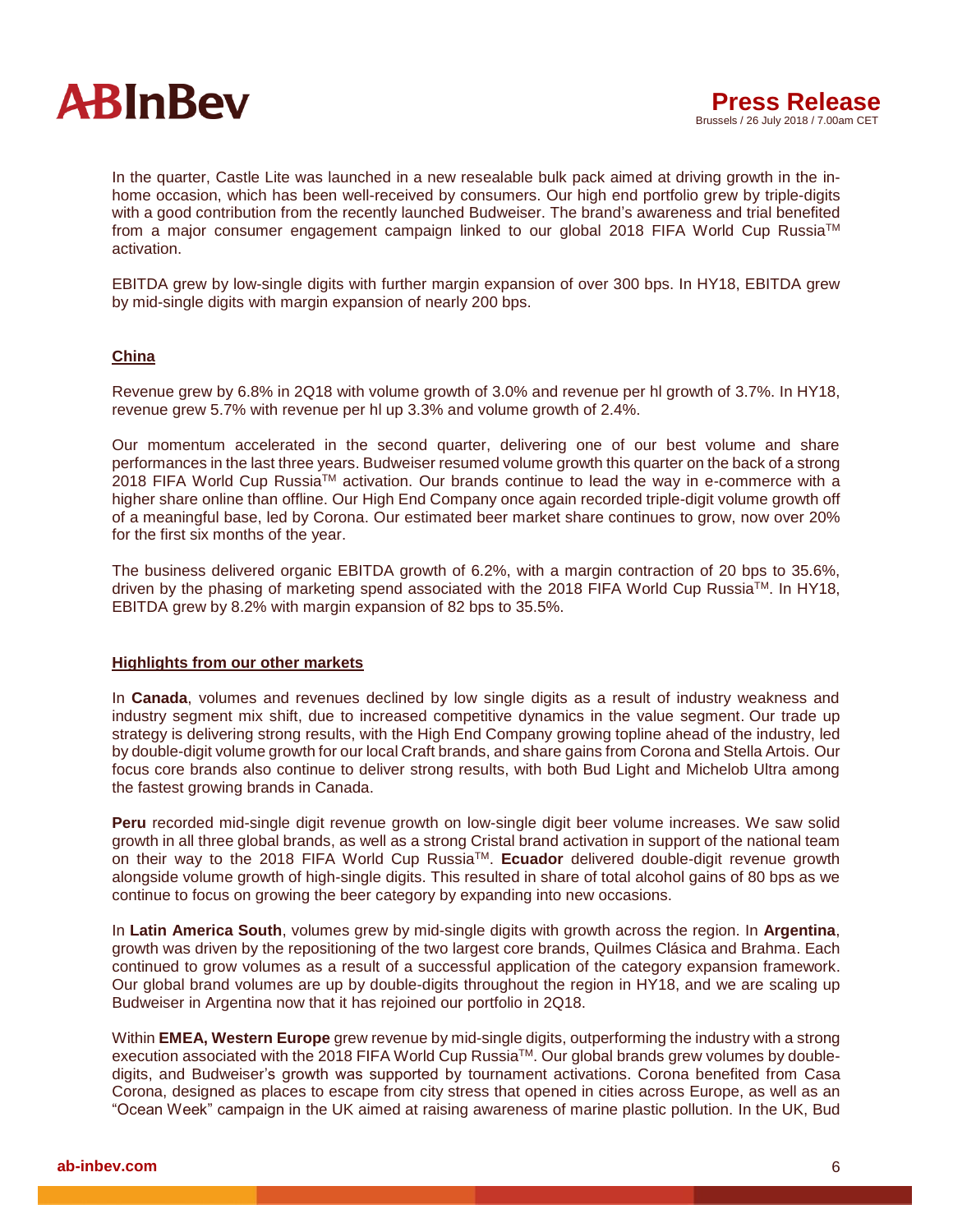

Light grew volumes by double-digits, leading the way for our low-alcohol beer initiatives and contributing to the UK's double-digit revenue growth, despite the market cycling a tough comparable. On 30 March 2018, we completed the 50:50 merger of our and Anadolu Efes' existing Russia and Ukraine businesses. The combined business is fully consolidated in the Anadolu Efes financial accounts. As a result of the transaction, we stopped consolidating our Russia and Ukraine businesses and account for our investment in AB InBev Efes under the equity method as of that date. In **Africa excluding South Africa**, our own beer volumes grew by high single digits, with double-digit growth in the key markets of Nigeria, Zambia and Mozambique partially offset by declines in Tanzania and Uganda, as both suffered from heavy floods.

**Australia** continues to achieve strong commercial gains with revenue growing by mid-single digits during the quarter. This was driven by Great Northern, which remains a key engine of growth within the easy drinking lager segment. Additionally, the High End Company continues to be a strong contributor to topline growth, led by all three of our global brands. We are working to further accelerate our global brand portfolio and this quarter we launched Corona Ligera, a premium mid-strength version of Corona that supports our low-alcohol beer initiatives. Additionally, Budweiser was brewed locally for the first time and played a key role in the 2018 FIFA World Cup Russia™ activations. Our craft portfolio continues to perform well with double-digit gains on the back of recent acquisitions.

#### **2018 OUTLOOK**

- (i) **Overall Performance:** While recognizing volatility in some of our key markets, we expect to deliver strong **Revenue** and **EBITDA** growth in FY18 driven by the solid performance of our brand portfolio and strong commercial plans. Our growth model is now far more focused on category development, and as a consequence, we expect to deliver **revenue per hl** growth ahead of inflation based on premiumization and revenue management initiatives, while keeping costs below inflation. We remain confident that growth will accelerate in the balance of the year.
- (ii) **Synergies:** We maintain our 3.2 billion USD synergy and cost savings expectation on a constant currency basis as of August 2016. From this total, 547 million USD was reported by former SAB as of 31 March 2016, and 1 945 million USD was captured between 1 April 2016 and 30 June 2018. The balance of roughly 700 million USD is expected to be captured by October 2020.
- (iii) **Net Finance Costs:** We expect the average net debt coupon in FY18 to be around 3.7%. Net pension interest expenses and accretion expenses are expected to be approximately 30 and 100 million USD per quarter, respectively. Net finance costs will continue to be impacted by any gains and losses related to the hedging of our share-based payment programs.
- (iv) **Effective Tax Rate:** We expect the normalized ETR in FY18 to be in the range of 24% to 26%, excluding any future gains and losses relating to the hedging of our share-based payment programs. This guidance includes the impact of the US tax reform which introduced a lower US corporate tax rate, offset by a broader tax base and new limitations on certain business deductions. The ETR guidance is based upon available interpretation of the US tax reform act and may change as the company receives additional clarification and implementation guidance.
- (v) **Net Capital Expenditure:** We expect net capital expenditure of between 4.0 and 4.5 billion USD in FY18.
- (vi) **Debt:** Approximately 42% of our gross debt is denominated in currencies other than the US dollar, principally the euro. Our optimal capital structure remains a net debt to EBITDA ratio of around 2x.
- (vii) **Dividends:** We continue to expect dividends to be a growing flow over time, although growth in the short term is expected to be modest given the importance of deleveraging.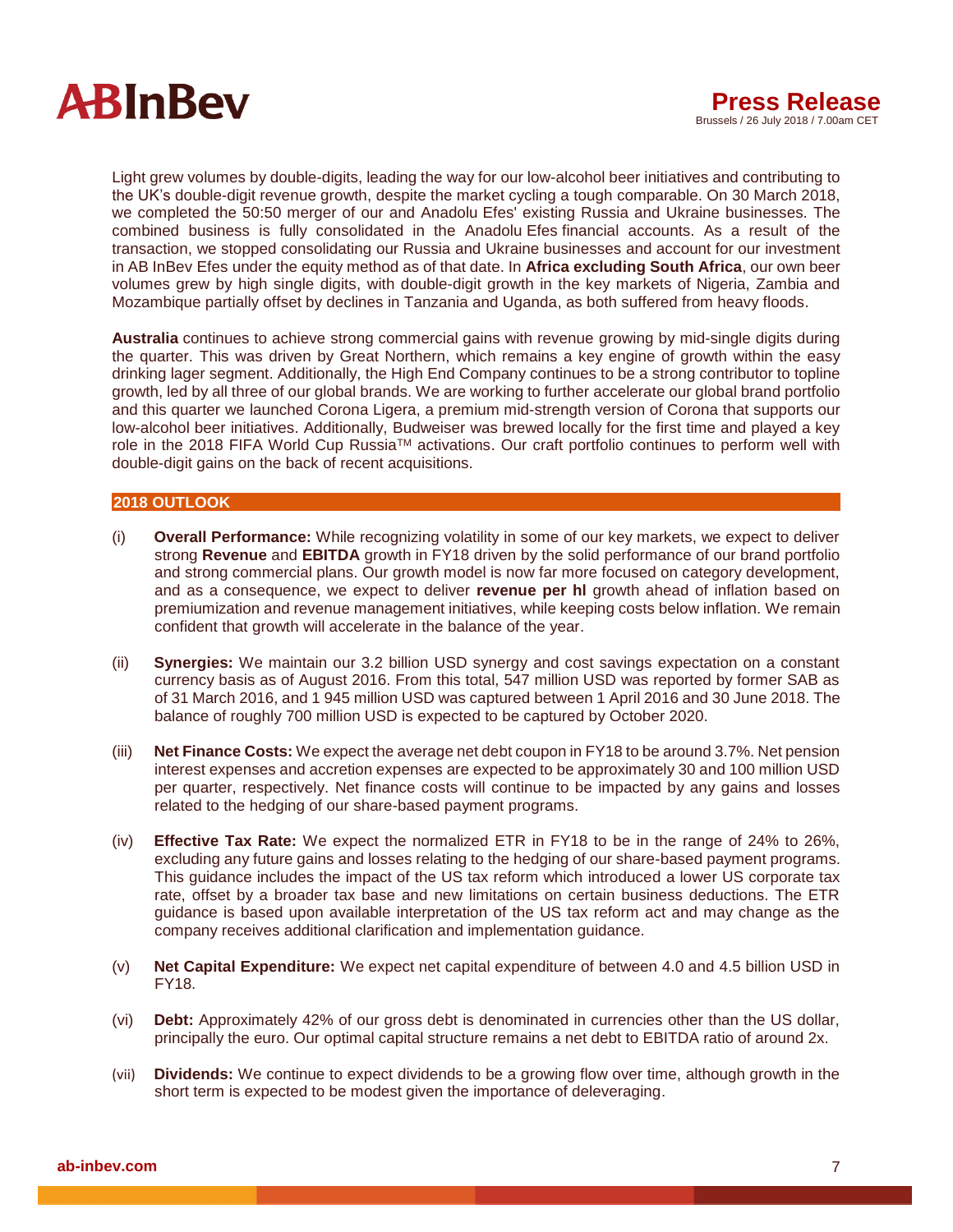#### **CONSOLIDATED INCOME STATEMENT**

| Figure 3. Consolidated income statement (million USD)           |             |             |                          |
|-----------------------------------------------------------------|-------------|-------------|--------------------------|
|                                                                 | <b>2Q17</b> | <b>2Q18</b> | <b>Organic</b><br>growth |
| Revenue                                                         | 14 182      | 14 014      | 4.7%                     |
| Cost of sales                                                   | $-5444$     | $-5196$     | $-4.7%$                  |
| <b>Gross profit</b>                                             | 8738        | 8818        | 4.8%                     |
| SG&A                                                            | $-4551$     | -4 493      | $-3.6%$                  |
| Other operating income/(expenses)                               | 151         | 183         | 24.3%                    |
| Normalized profit from operations (normalized EBIT)             | 4 3 3 8     | 4 5 0 9     | 6.7%                     |
| Non-recurring items above EBIT                                  | $-66$       | $-100$      |                          |
| Net finance income/(cost)                                       | $-1628$     | $-1271$     |                          |
| Non-recurring net finance income/(cost)                         | $-310$      | $-164$      |                          |
| Share of results of associates                                  | 70          | 37          |                          |
| Income tax expense                                              | $-575$      | $-761$      |                          |
| Profit from continuing operations                               | 1829        | 2 2 4 8     |                          |
| Discontinued operations results                                 |             |             |                          |
| <b>Profit</b>                                                   | 1829        | 2 2 4 8     |                          |
| Profit attributable to non-controlling interest                 | 327         | 311         |                          |
| Profit attributable to equity holders of AB InBev               | 1 502       | 1937        |                          |
| <b>Normalized EBITDA</b>                                        | 5 3 5 4     | 5 5 6 8     | 7.0%                     |
| Normalized profit attributable to equity<br>holders of AB InBev | 1872        | 2 1 6 3     |                          |

| <b>Figure 3. Consolidated income statement (million USD)</b> |             |             |                          |
|--------------------------------------------------------------|-------------|-------------|--------------------------|
|                                                              | <b>HY17</b> | <b>HY18</b> | <b>Organic</b><br>growth |
| Revenue                                                      | 27 104      | 27 087      | 4.7%                     |
| Cost of sales                                                | $-10674$    | $-10184$    | $-3.0%$                  |
| <b>Gross profit</b>                                          | 16 430      | 16 903      | 5.8%                     |
| SG&A                                                         | $-8779$     | -8 791      | $-3.1%$                  |
| Other operating income/(expenses)                            | 408         | 332         | $-7.0\%$                 |
| Normalized profit from operations (normalized EBIT)          | 8 0 5 9     | 8 4 4 4     | 8.0%                     |
| Non-recurring items above EBIT                               | $-287$      | $-196$      |                          |
| Net finance income/(cost)                                    | $-3120$     | $-2816$     |                          |
| Non-recurring net finance income/(cost)                      | $-211$      | $-494$      |                          |
| Share of results of associates                               | 124         | 93          |                          |
| Income tax expense                                           | $-994$      | $-1436$     |                          |
| Profit from continuing operations                            | 3572        | 3 5 9 5     |                          |
| Discontinued operations results                              | 28          |             |                          |
| Profit                                                       | 3 600       | 3 5 9 5     |                          |
| Profit attributable to non-controlling interest              | 692         | 640         |                          |
| Profit attributable to equity holders of AB InBev            | 2 9 0 8     | 2 9 5 5     |                          |
| <b>Normalized EBITDA</b>                                     | 10 162      | 10 557      | 6.8%                     |
| Normalized profit attributable to equity                     |             |             |                          |
| holders of AB InBev                                          | 3 3 3 1     | 3 6 0 5     |                          |

#### **Revenue**

Consolidated revenue grew by 4.7% in 2Q18, with revenue per hl growth of 4.0%, driven by revenue management initiatives as well as continued strong premium brand performance. On a constant geographic basis, revenue per hl grew by 4.5%. In HY18, revenue grew by 4.7%, with revenue per hl growth of 4.5% on an organic basis and 4.9% on a constant geographic basis.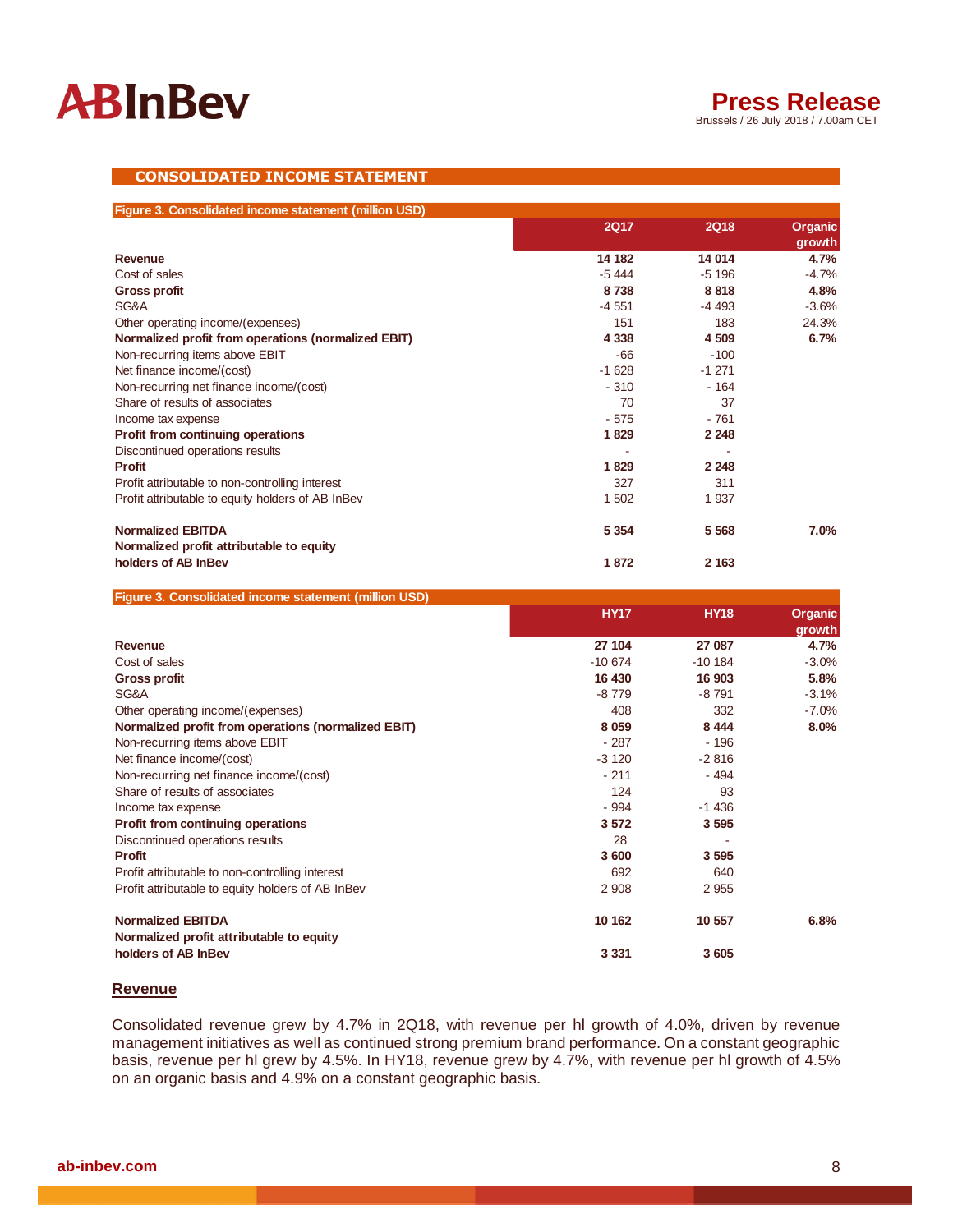

#### **Cost of Sales (CoS)**

CoS increased by 4.7% in 2Q18 and by 4.2% on a per hl basis. On a constant geographic basis, CoS per hl increased by 5.5% driven by an increase in the year-over-year FX and commodity prices as well as country mix, partially offset by synergy delivery. In HY18, total CoS increased by 3.0%, by 2.8% on a per hl basis, and by 3.4% per hl on a constant geographic basis.

#### **Selling, General and Administrative Costs (SG&A)**

SG&A grew by 3.6%, with synergy capture and good cost control partially offset by increased sales and marketing investments associated with the 2018 FIFA World Cup Russia<sup>TM</sup>. In HY18, SG&A grew by 3.1%.

#### **Other operating income/(expenses)**

Other operating income increased organically by 24.3% in 2Q18 due to calendarization. In HY18, it declined by 7.0%.

#### **Non-recurring items above EBIT**

| Figure 4. Non-recurring items above EBIT (million USD)    |      |             |             |             |
|-----------------------------------------------------------|------|-------------|-------------|-------------|
|                                                           | 2Q17 | <b>2Q18</b> | <b>HY17</b> | <b>HY18</b> |
| Restructuring                                             | - 99 | - 83        | $-288$      | - 137       |
| Acquisition costs / Business combinations                 | - 8  | - 23        | $-25$       | - 38        |
| Business and asset disposal (including impairment losses) | 41   |             | 26          | - 21        |
| Impact on profit from operations                          | - 66 | $-100$      | - 287       | - 196       |

Normalized profit from operations in 2Q18 excludes negative non-recurring items of 100 million USD, primarily related to the one-off restructuring costs linked to the SAB integration.

| Figure 5. Net finance income/(cost) (million USD) |             |             |             |             |
|---------------------------------------------------|-------------|-------------|-------------|-------------|
|                                                   | <b>2Q17</b> | <b>2Q18</b> | <b>HY17</b> | <b>HY18</b> |
| Net interest expense                              | $-973$      | $-986$      | $-2055$     | $-1955$     |
| Net interest on net defined benefit liabilities   | $-26$       | $-24$       | - 55        | $-48$       |
| Accretion expense                                 | $-134$      | - 97        | $-303$      | $-177$      |
| Mark-to-market                                    | $-265$      | $-16$       | $-135$      | $-258$      |
| Other financial results                           | $-230$      | $-148$      | $-573$      | $-378$      |
| Net finance income/(cost)                         | $-1628$     | $-1272$     | $-3120$     | $-2816$     |

The number of shares covered by the hedging of our share-based payment programs, and the opening and closing share prices, are shown in figure 6 below.

| Figure 6. Share-based payment hedge                                         |        |             |             |             |
|-----------------------------------------------------------------------------|--------|-------------|-------------|-------------|
|                                                                             | 2Q17   | <b>2Q18</b> | <b>HY17</b> | <b>HY18</b> |
| Share price at the start of the period (Euro)                               | 102.90 | 89.28       | 100.55      | 93.13       |
| Share price at the end of the period (Euro)                                 | 96.71  | 86.50       | 96.71       | 86.50       |
| Number of equity derivative instruments at the end of the period (millions) | 47.1   | 46.9        | 47.1        | 46.9        |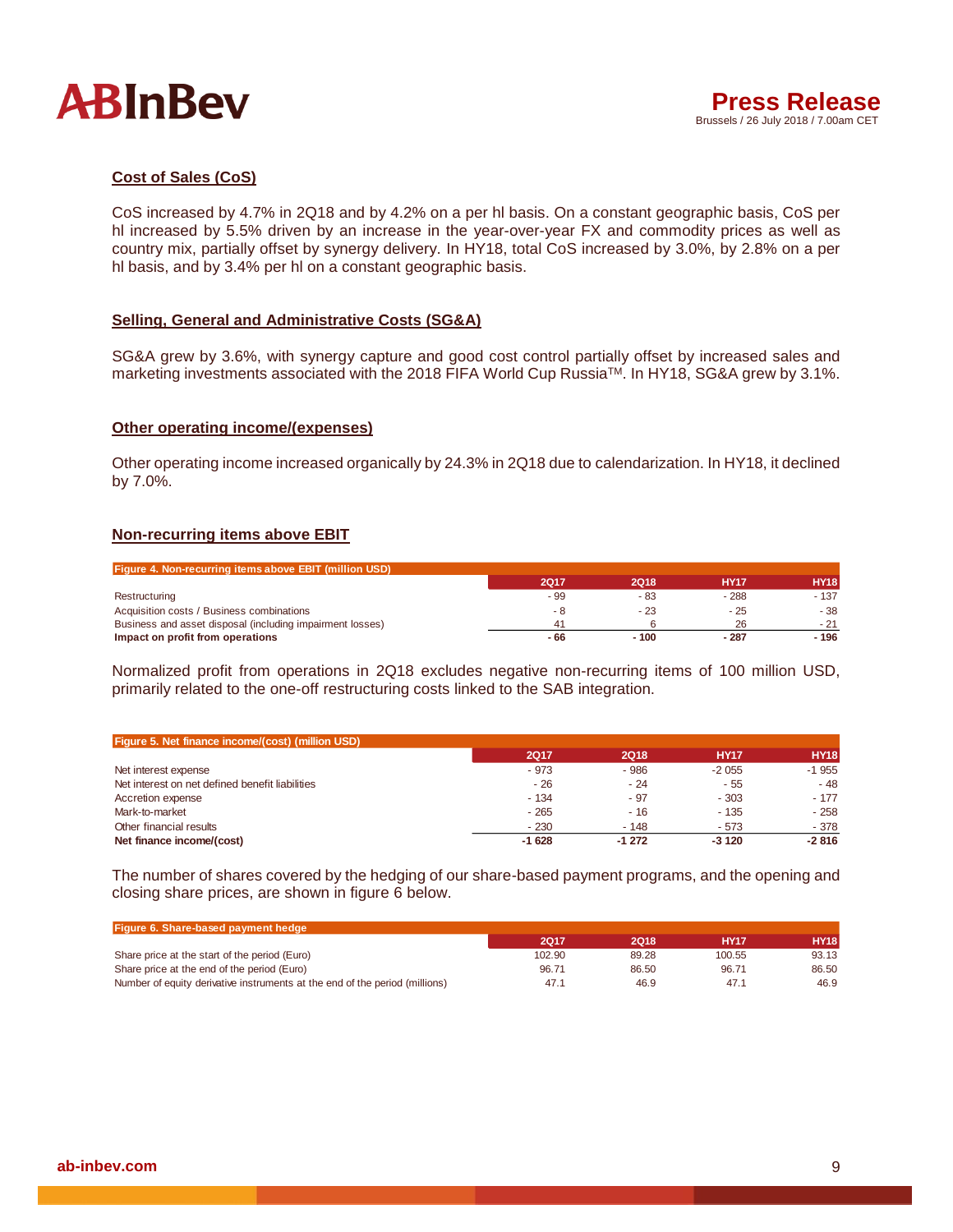

#### **Non-recurring net finance income/(cost)**

| Figure 7. Non-recurring net finance income/(cost) (million USD) |             |        |             |             |
|-----------------------------------------------------------------|-------------|--------|-------------|-------------|
|                                                                 | <b>2Q17</b> | 2Q18   | <b>HY17</b> | <b>HY18</b> |
| Mark-to-market (Grupo Modelo combination)                       | $-125$      | $-10$  |             | $-127$      |
| Early termination fee of Bonds                                  |             | $-146$ |             | $-244$      |
| Other mark-to-market                                            | $-114$      | - 9    | - 69        | $-123$      |
| Other                                                           | - 71        |        | - 71        |             |
| Non-recurring net finance income/(cost)                         | $-310$      | $-165$ | $-211$      | - 494       |

Non-recurring net finance costs in 2Q18 include mark-to-market losses on derivative instruments entered into to hedge the shares issued in relation to the Grupo Modelo and SAB combinations, as well as 146 million USD resulting from premiums paid on the early termination of certain bonds.

The number of shares covered by the hedging of the deferred share instrument and the restricted shares are shown in figure 8, together with the opening and closing share prices.

| <b>Figure 8. Non-recurring equity derivative instruments</b>                |        |       |        |             |
|-----------------------------------------------------------------------------|--------|-------|--------|-------------|
|                                                                             | 2Q17   | 2Q18  | HY17   | <b>HY18</b> |
| Share price at the start of the period (Euro)                               | 102.90 | 89.28 | 100.55 | 93.13       |
| Share price at the end of the period (Euro)                                 | 96.71  | 86.50 | 96.71  | 86.50       |
| Number of equity derivative instruments at the end of the period (millions) | 45.3   | 45.5  | 45.3   | 45.5        |

#### **Income tax expense**

| Figure 9. Income tax expense (million USD) |       |             |       |             |
|--------------------------------------------|-------|-------------|-------|-------------|
|                                            | 2Q17  | <b>2Q18</b> | HY17  | <b>HY18</b> |
| Income tax expense                         | 575   | 761         | 994   | . 436       |
| Effective tax rate                         | 24.7% | 25.6%       | 22.4% | 29.1%       |
| Normalized effective tax rate              | 21.3% | 24.8%       | 20.9% | 26.3%       |

Our normalized effective tax rate increased to 24.8% in 2Q18 from 21.3% in 2Q17, and increased to 26.3% in HY18 from 20.9% in HY17. This was mainly due to country mix, as well as additional, non-deductible mark-to-market losses and changes in tax legislation in some of the countries in which we operate.

#### **Normalized Profit and Profit**

| Figure 10. Normalized Profit attribution to equity holders of AB InBev (million USD) |             |             |             |             |
|--------------------------------------------------------------------------------------|-------------|-------------|-------------|-------------|
|                                                                                      | <b>2Q17</b> | <b>2Q18</b> | <b>HY17</b> | <b>HY18</b> |
| Profit attributable to equity holders of AB InBev                                    | 1 502       | 1937        | 2 9 0 8     | 2 9 5 5     |
| Non-recurring items, before taxes                                                    | 66          | 100         | 287         | 197         |
| Non-recurring finance (income)/cost, before taxes                                    | 309         | 164         | 211         | 494         |
| Non-recurring taxes                                                                  |             | $-42$       | $-37$       | $-45$       |
| Non-recurring non-controlling interest                                               | - 5         | 4           | - 9         | 3           |
| Profit from discontinued operations                                                  |             |             | - 28        |             |
| Normalized profit attributable to equity holders of AB InBev                         | 1872        | 2 1 6 3     | 3 3 3 1     | 3 605       |
| Normalized profit attributable to equity holders of AB InBev excluding               |             |             |             |             |
| mark-to-market                                                                       | 2 1 3 8     | 2 1 7 9     | 3466        | 3863        |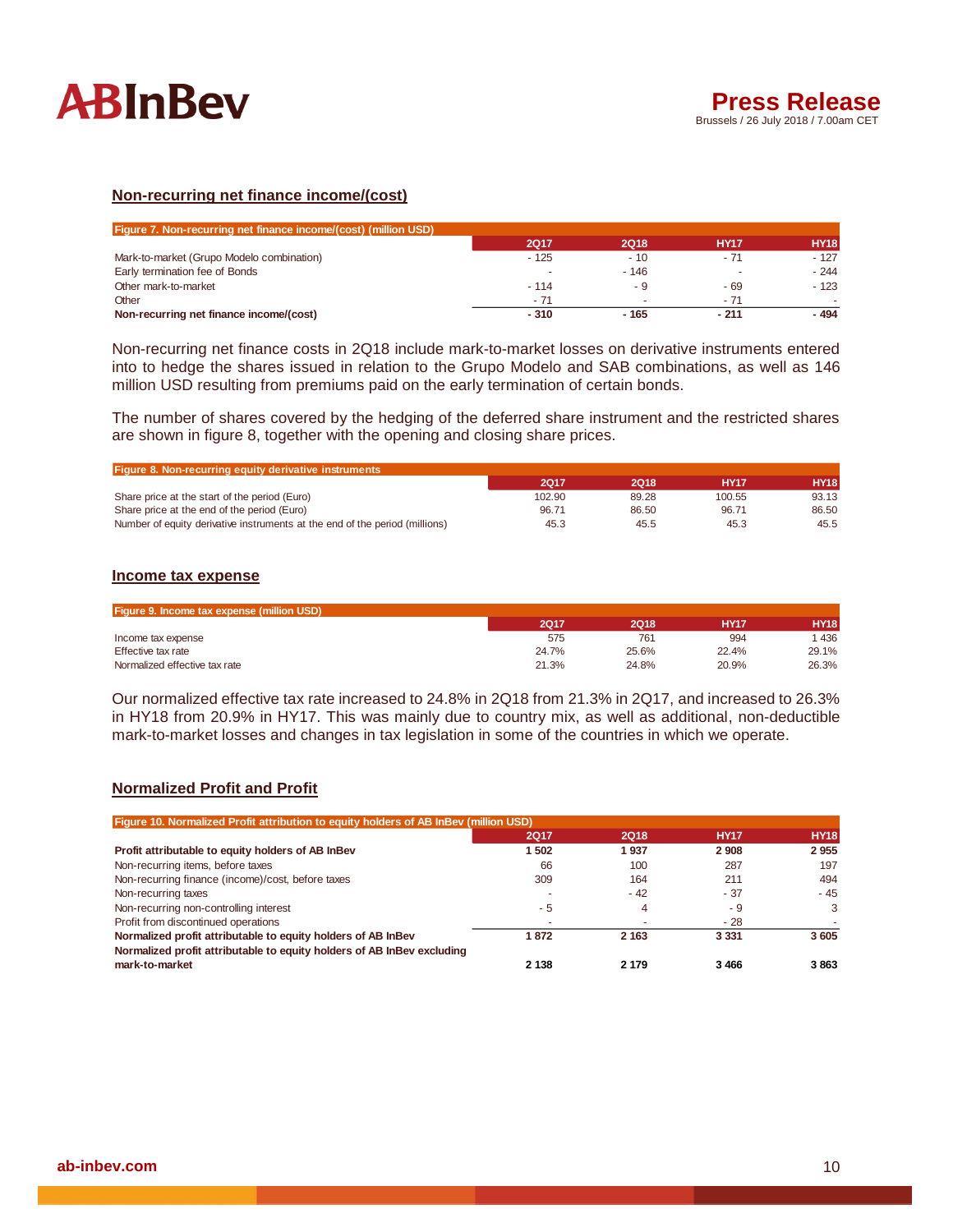### **Normalized and Basic EPS**

| Figure 11. Earnings per share (USD)                    |             |             |             |             |
|--------------------------------------------------------|-------------|-------------|-------------|-------------|
|                                                        | <b>2Q17</b> | <b>2Q18</b> | <b>HY17</b> | <b>HY18</b> |
| Basic earnings per share                               | 0.76        | 0.98        | 1.48        | 1.50        |
| Non-recurring items, before taxes                      | 0.03        | 0.05        | 0.15        | 0.10        |
| Non-recurring finance (income)/cost, before taxes      | 0.16        | 0.08        | 0.11        | 0.25        |
| Non-recurring taxes                                    |             | $-0.02$     | $-0.02$     | $-0.02$     |
| Non-recurring non-controlling interest                 |             |             |             |             |
| Profit from discontinued operations                    |             |             | $-0.01$     |             |
| Normalized earnings per share                          | 0.95        | 1.10        | 1.69        | 1.83        |
| Normalized earnings per share excluding mark-to-market | 1.09        | 1.10        | 1.76        | 1.96        |

| Figure 12. Key components - Normalized Earnings per share in USD |             |             |             |             |
|------------------------------------------------------------------|-------------|-------------|-------------|-------------|
|                                                                  | <b>2Q17</b> | <b>2Q18</b> | <b>HY17</b> | <b>HY18</b> |
| Normalized EBIT                                                  | 2.20        | 2.29        | 4.09        | 4.29        |
| Mark-to-market (share-based payment programs)                    | $-0.13$     | $-0.01$     | $-0.07$     | $-0.13$     |
| Net finance cost                                                 | $-0.70$     | $-0.64$     | $-1.52$     | $-1.30$     |
| Income tax expense                                               | $-0.29$     | $-0.41$     | $-0.52$     | $-0.75$     |
| Associates & non-controlling interest                            | $-0.13$     | $-0.14$     | $-0.29$     | $-0.28$     |
| <b>Normalized EPS</b>                                            | 0.95        | 1.10        | 1.69        | 1.83        |

#### **Reconciliation between profit attributable to equity holders and normalized EBITDA**

| Figure 13. Reconciliation of normalized EBITDA to profit attributable to equity holders of AB InBev |             |             |             |             |  |  |  |  |  |
|-----------------------------------------------------------------------------------------------------|-------------|-------------|-------------|-------------|--|--|--|--|--|
|                                                                                                     | <b>2Q17</b> | <b>2Q18</b> | <b>HY17</b> | <b>HY18</b> |  |  |  |  |  |
| Profit attributable to equity holders of AB InBev                                                   | 1502        | 1937        | 2908        | 2 9 5 5     |  |  |  |  |  |
| Non-controlling interests                                                                           | 327         | 311         | 692         | 640         |  |  |  |  |  |
| <b>Profit</b>                                                                                       | 1829        | 2 2 4 8     | 3600        | 3 5 9 5     |  |  |  |  |  |
| Discontinued operations results                                                                     |             |             | $-28$       |             |  |  |  |  |  |
| Profit from continuing operations                                                                   | 1829        | 2 2 4 8     | 3572        | 3 5 9 5     |  |  |  |  |  |
| Income tax expense                                                                                  | 575         | 761         | 994         | 1 4 3 6     |  |  |  |  |  |
| Share of result of associates                                                                       | $-70$       | $-37$       | $-124$      | - 93        |  |  |  |  |  |
| Net finance (income)/cost                                                                           | 1628        | 1 2 7 1     | 3 1 2 0     | 2816        |  |  |  |  |  |
| Non-recurring net finance (income)/cost                                                             | 310         | 164         | 211         | 494         |  |  |  |  |  |
| Non-recurring items above EBIT (incl. non-recurring impairment)                                     | 66          | 100         | 287         | 196         |  |  |  |  |  |
| <b>Normalized EBIT</b>                                                                              | 4 3 3 8     | 4 5 0 9     | 8 0 5 9     | 8 4 4 4     |  |  |  |  |  |
| Depreciation, amortization and impairment                                                           | 1016        | 1 0 5 9     | 2 1 0 3     | 2 1 1 3     |  |  |  |  |  |
| <b>Normalized EBITDA</b>                                                                            | 5 3 5 4     | 5 5 6 8     | 10 162      | 10 557      |  |  |  |  |  |

Normalized EBITDA and normalized EBIT are measures utilized by AB InBev to demonstrate the company's underlying performance.

Normalized EBITDA is calculated excluding the following effects from profit attributable to equity holders of AB InBev: (i) non-controlling interest; (ii) discontinued operations results; (iii) income tax expense; (iv) share of results of associates; (v) net finance cost; (vi) non-recurring net finance cost; (vii) non-recurring items above EBIT (including non-recurring impairment); and (viii) depreciation, amortization and impairment.

Normalized EBITDA and normalized EBIT are not accounting measures under IFRS accounting and should not be considered as an alternative to profit attributable to equity holders as a measure of operational performance, or an alternative to cash flow as a measure of liquidity. Normalized EBITDA and normalized EBIT do not have a standard calculation method and AB InBev's definition of normalized EBITDA and normalized EBIT may not be comparable to that of other companies.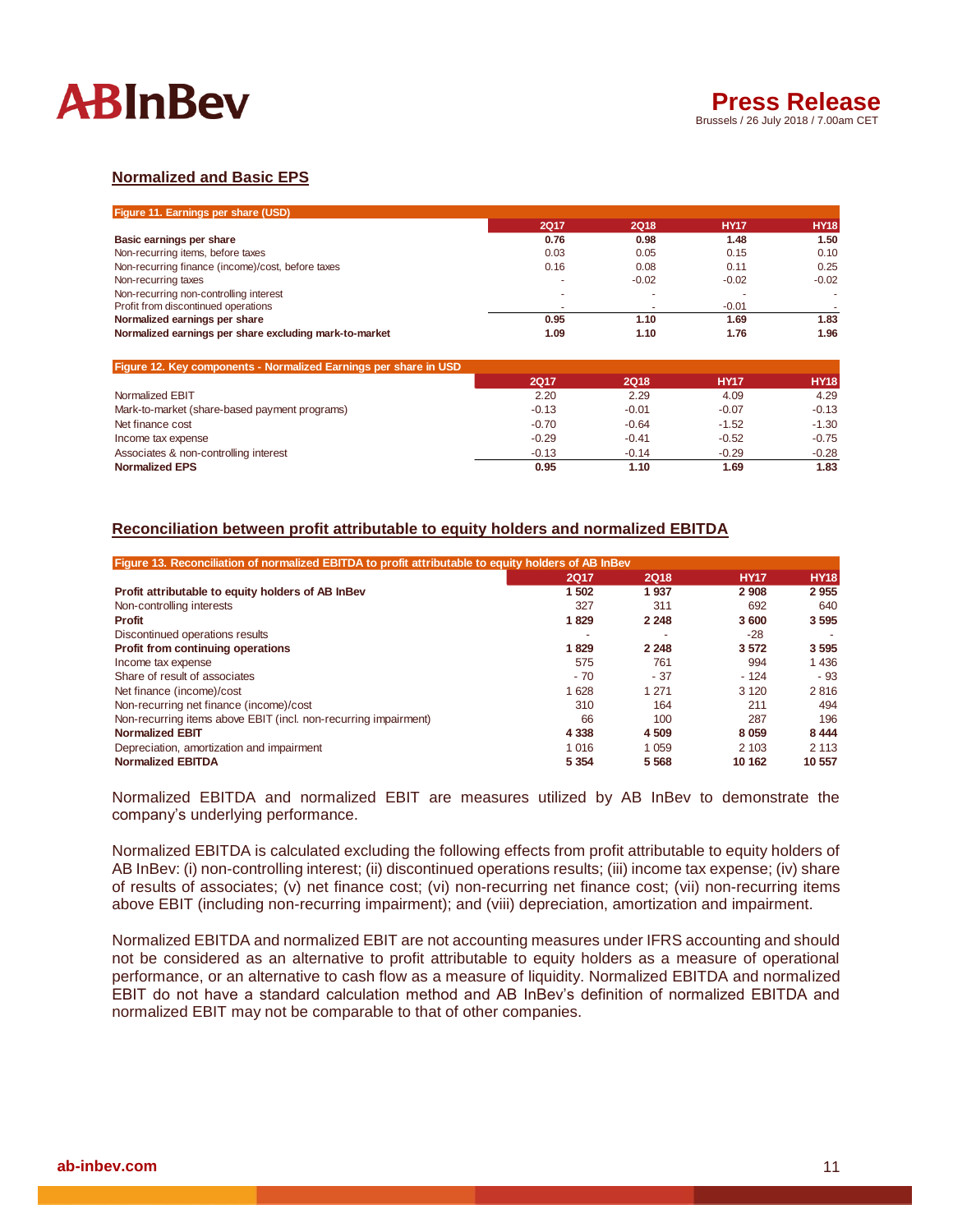#### **FINANCIAL POSITION**

| <b>Figure 14. Cash Flow Statement (million USD)</b>                              |             |             |
|----------------------------------------------------------------------------------|-------------|-------------|
|                                                                                  | <b>HY17</b> | <b>HY18</b> |
| <b>Operating activities</b>                                                      |             |             |
| Profit of the period                                                             | 3600        | 3595        |
| Interest, taxes and non-cash items included in profit                            | 6 3 7 9     | 6752        |
| Cash flow from operating activities before changes in working capital            |             |             |
| and use of provisions                                                            | 9 9 7 9     | 10 347      |
| Change in working capital                                                        | $-2352$     | $-2298$     |
| Pension contributions and use of provisions                                      | $-288$      | $-282$      |
| Interest and taxes (paid)/received                                               | $-3.381$    | $-4583$     |
| Dividends received                                                               | 60          | 38          |
| Cash flow from operating activities                                              | 4 0 18      | 3 2 2 2     |
| <b>Investing activities</b>                                                      |             |             |
| Net capex                                                                        | $-1.579$    | $-1972$     |
| Net of tax proceeds from SAB transaction-related divestitures                    | 5 1 3 0     | $-430$      |
| Acquisition and sale of subsidiaries, net of cash acquired/disposed of           | $-448$      | $-72$       |
| Proceeds from the sale/(acquisition) of investment in short-term debt securities | 2 7 8 8     | 1 2 9 9     |
| Other                                                                            | 223         | - 75        |
| Cash flow from investing activities                                              | 6 1 1 4     | $-1250$     |
| <b>Financing activities</b>                                                      |             |             |
| Dividends paid                                                                   | $-4475$     | $-5132$     |
| Net (payments on)/proceeds from borrowings                                       | $-5239$     | 1 703       |
| Other (including purchase of non-controlling interest)                           | $-361$      | $-1210$     |
| Cash flow from financing activities                                              | $-10075$    | $-4640$     |
| Net increase/(decrease) in cash and cash equivalents                             | 57          | $-2668$     |

HY18 recorded a decrease in cash and cash equivalents of 2 668 million USD compared to an increase of 57 million USD in HY17, with the following movements:

- Our cash flow from operating activities reached 3 222 million USD in the first half of 2018 compared to 4 018 million USD in the first half of 2017. The decrease results mainly from the calendarization of tax payments in 2018 compared to 2017 and the payment in 2018 of taxes related to prior periods. Changes in working capital in the first half of 2018 and 2017 reflect higher working capital levels at the end of June than at year-end as a result of seasonality.
- Net cash outflow from investing activities was 1 250 million USD in the first half of 2018 as compared to a net cash inflow of 6 114 million USD in the first half of 2017. 2017 cash flow from investing activities mainly reflected the proceeds from the announced SAB-related divestitures completed during 2017, net of taxes paid in 2017 on prior year divestitures, which were not repeated in the first half of 2018.
- The cash outflow from our financing activities amounted to 4 640 million USD in the first half of 2018, as compared to a cash outflow of 10 075 million USD in the first half of 2017. During the first half of 2017, we repaid 8 billion USD outstanding under the Term Loan B. This Term Loan was the remaining balance from the 75 billion USD senior facilities raised in October 2015 in connection with the combination with SAB.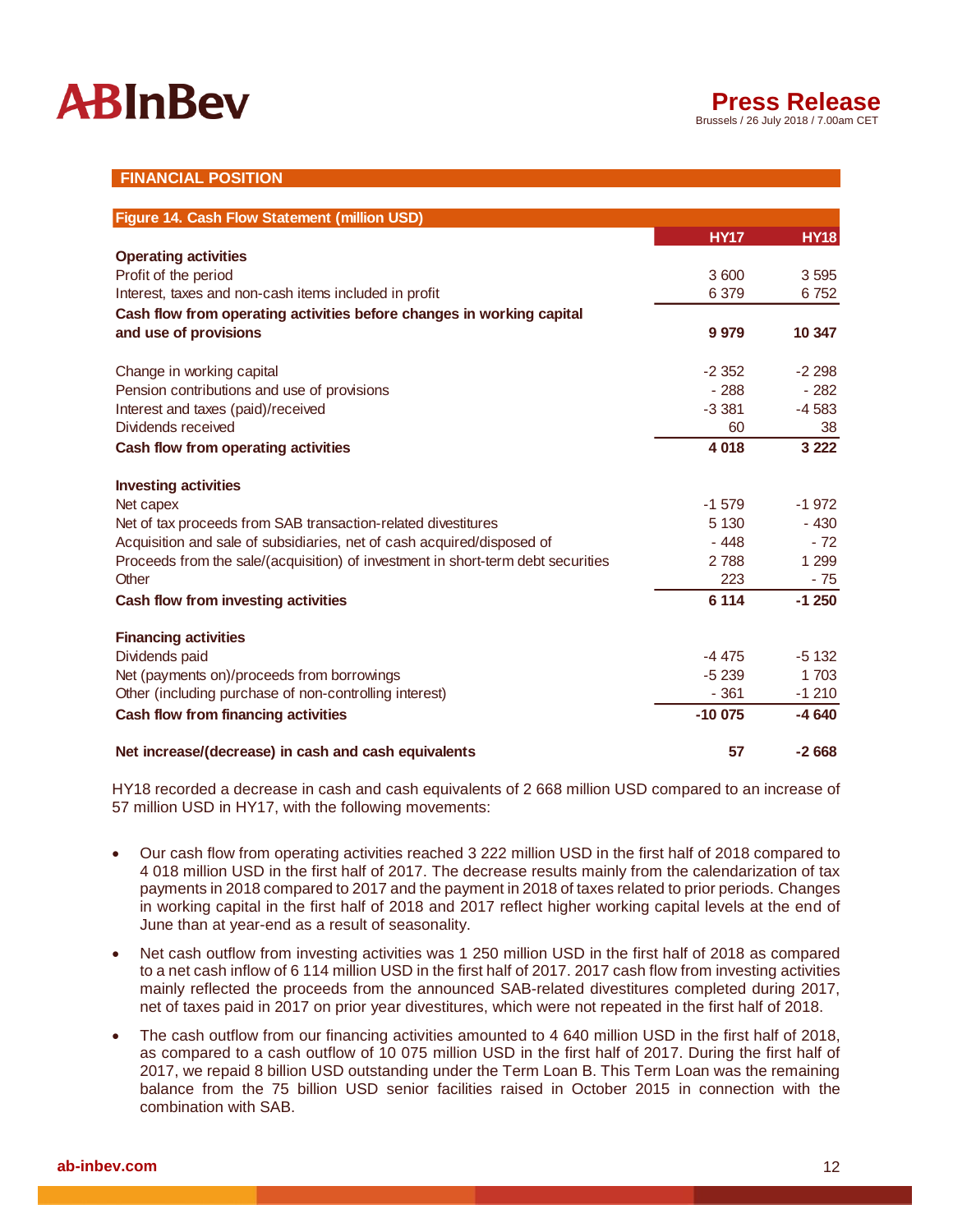

Our net debt increased from 104.4 billion USD as of 31 December 2017 to 108.8 billon USD as of 30 June 2018, consistent with prior increases in the first half of the year, given that the majority of our cash flow is generated in the second half of the year.

Our net debt to normalized EBITDA ratio increased from 4.80x as of 31 December 2017 to 4.87x as of 30 June 2018, as a result of our cash flow seasonality and adverse currency fluctuations in our EBITDA translation. The net debt to EBITDA calculation excludes the EBITDA from CCBA for the 12-month period ending 31 December 2017. Deleveraging to around 2x remains our commitment. We remain on track in our deleveraging path.

We will continue to proactively manage our debt portfolio, of which 93% holds a fixed-interest rate, 42% is denominated in currencies other than USD, and maturities are well-distributed across the next several years.

In addition to a very comfortable debt maturity profile and strong cash flow generation, as of 30 June 2018 we had total liquidity of 16.9 billion USD, which consisted of 9.0 billion USD available under committed longterm credit facilities and 7.9 billion USD of cash, cash equivalents and short-term investments in debt securities less bank overdrafts. Although we may borrow such amounts to meet our liquidity needs, we principally rely on cash flows from operating activities to fund our continuing operations.



#### **Figure 15. Terms and debt repayment schedule as of 30 June 2018 (billion USD)**

#### **RECENT EVENTS**

#### **Argentina Peso devaluation**

In May 2018, the Argentinean peso underwent a severe devaluation. In 2017, the Argentinean operations represented 3.6% of our consolidated revenue and 4.1% of our consolidated normalized EBITDA. The Argentinean full year 2017 and half year 2018 results were translated at an average rate of 16.580667 and 20.303664 Argentinean pesos per US dollar, respectively. We are assessing the requirements to apply IAS 29 Financial Reporting in Hyperinflationary Economies in subsequent reporting periods.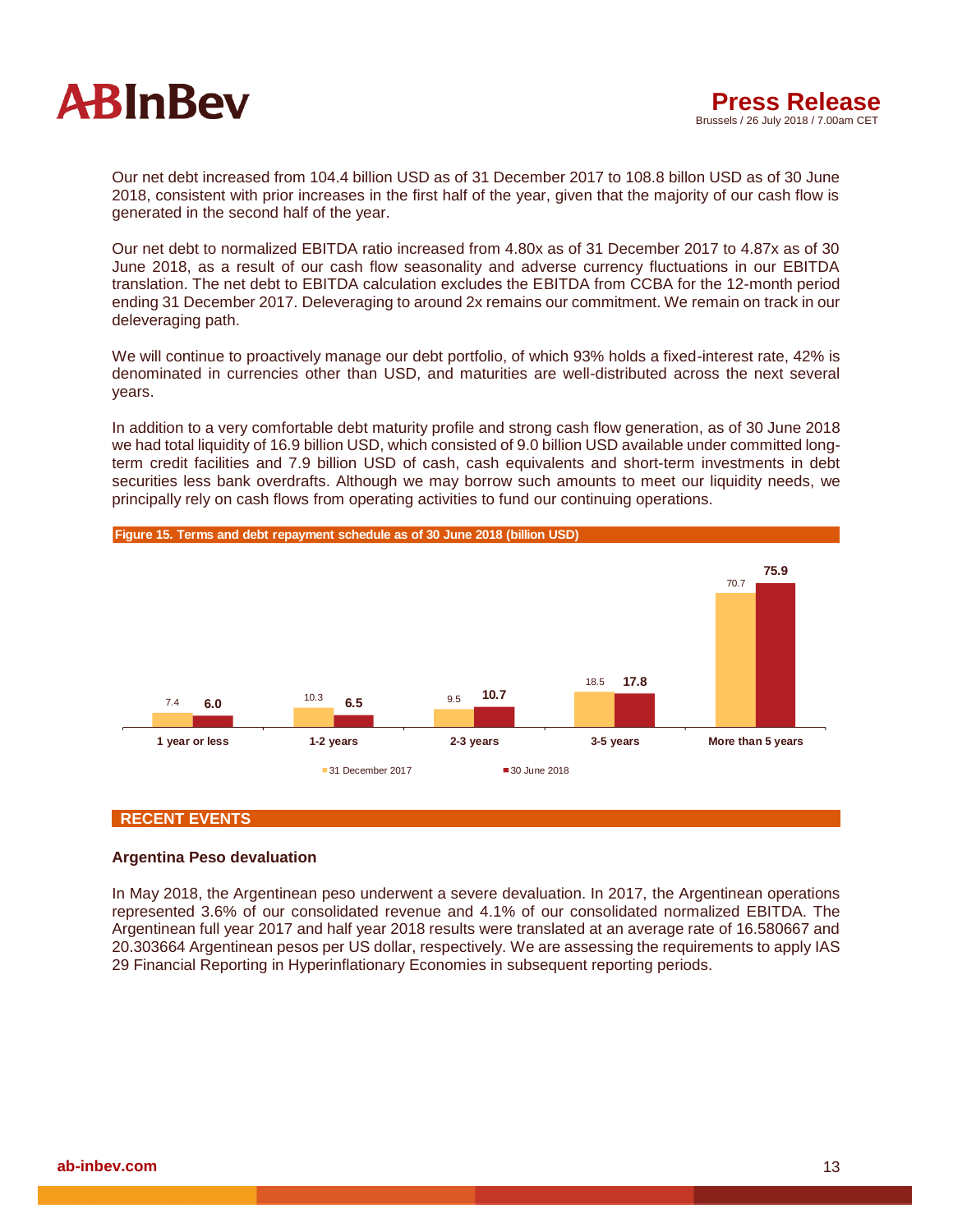#### **NOTES**

To facilitate the understanding of AB InBev's underlying performance, the analyses of growth, including all comments in this press release, unless otherwise indicated, are based on organic growth and normalized numbers. In other words, financials are analyzed eliminating the impact of changes in currencies on translation of foreign operations, and scope changes. Scope changes represent the impact of acquisitions and divestitures, the start or termination of activities or the transfer of activities between segments, curtailment gains and losses and year over year changes in accounting estimates and other assumptions that management does not consider as part of the underlying performance of the business.

All references per hectoliter (per hl) exclude US non-beer activities. To eliminate the effect of geography mix, i.e. the impact of stronger volume growth coming from countries with lower revenue per hl, and lower Cost of Sales per hl, we are also presenting, where specified, organic growth per hectoliter figures on a constant geographic basis. When we make estimations on a constant geographic basis, we assume each country in which we operate accounts for the same percentage of our global volume as in the same period of the previous year.

Whenever presented in this document, all performance measures (EBITDA, EBIT, profit, tax rate, EPS) are presented on a "normalized" basis, which means they are presented before non-recurring items and discontinued operations. Non-recurring items are either income or expenses which do not occur regularly as part of the normal activities of the Company. They are presented separately because they are important for the understanding of the underlying sustainable performance of the Company due to their size or nature. Normalized measures are additional measures used by management, and should not replace the measures determined in accordance with IFRS as an indicator of the Company's performance. On 30 March 2018 the 50:50 merger of AB InBev's and Anadolu Efes' existing Russia and Ukraine businesses has completed. The combined business is fully consolidated in the Anadolu Efes financial accounts. As a result of this transaction, AB InBev stopped consolidating its Russia and Ukraine businesses and accounts for its investment in AB InBev Efes under the equity method, as of that date. The results of the former SAB CEE business are presented as "discontinued operations result" until their disposal on 31 March 2017. Values in the figures and annexes may not add up, due to rounding.

2Q18 and HY18 EPS is based upon a weighted average of 1,975 million shares compared to a weighted average of 1,970 million shares for 2Q17 and HY17.

#### *Legal Disclaimer*

This release contains "forward-looking statements". These statements are based on the current expectations and views of future events and developments of the management of AB InBev and are naturally subject to uncertainty and changes in circumstances. The forward-looking statements contained in this release include, among other things, statements relating to AB InBev's business combination with SAB and other statements other than historical facts. Forward-looking statements include statements typically containing words such as "will", "may", "should", "believe", "intends", "expects", "anticipates", "targets", "estimates", "likely", "foresees" and words of similar import. All statements other than statements of historical facts are forward-looking statements. You should not place undue reliance on these forward-looking statements, which reflect the current views of the management of AB InBev, are subject to numerous risks and uncertainties about AB InBev and are dependent on many factors, some of which are outside of AB InBev's control. There are important factors, risks and uncertainties that could cause actual outcomes and results to be materially different, including the ability to realize synergies from the business combination with SAB and the risks and uncertainties relating to AB InBev described under Item 3.D of AB InBev's Annual Report on Form 20-F ("Form 20-F") filed with the US Securities and Exchange Commission ("SEC") on 19 March 2018. Other unknown or unpredictable factors could cause actual results to differ materially from those in the forward-looking statements.

The forward-looking statements should be read in conjunction with the other cautionary statements that are included elsewhere, including AB InBev's most recent Form 20-F and other reports furnished on Form 6-K, and any other documents that AB InBev has made public. Any forward-looking statements made in this communication are qualified in their entirety by these cautionary statements and there can be no assurance that the actual results or developments anticipated by AB InBev will be realized or, even if substantially realized, that they will have the expected consequences to, or effects on, AB InBev or its business or operations. Except as required by law, AB InBev undertakes no obligation to publicly update or revise any forward-looking statements, whether as a result of new information, future events or otherwise.

#### **NOTES**

The second quarter 2018 (2Q18) and half year (HY18) financial data set out in Figure 1 (except for the volume information), Figures 3 to 5, 7, 9 to 11 and 13 of this press release have been extracted from the group's unaudited condensed consolidated interim financial statements as of and for the six months ended 30 June 2018, which have been reviewed by our statutory auditors Deloitte Bedrijfsrevisoren BCVBA in accordance with the standards of the Public Company Accounting Oversight Board (United States). The auditors concluded that, based on their review, nothing had come to their attention that caused them to believe that those interim financial statements were not presented fairly, in all material respects, in accordance with IAS 34 "Interim Financial Reporting", as issued by the IASB and as adopted by the European Union. Financial data included in Figures 6, 8 and 12 have been extracted from the underlying accounting records as of and for the six months ended 30 June 2018 (except for the volume information).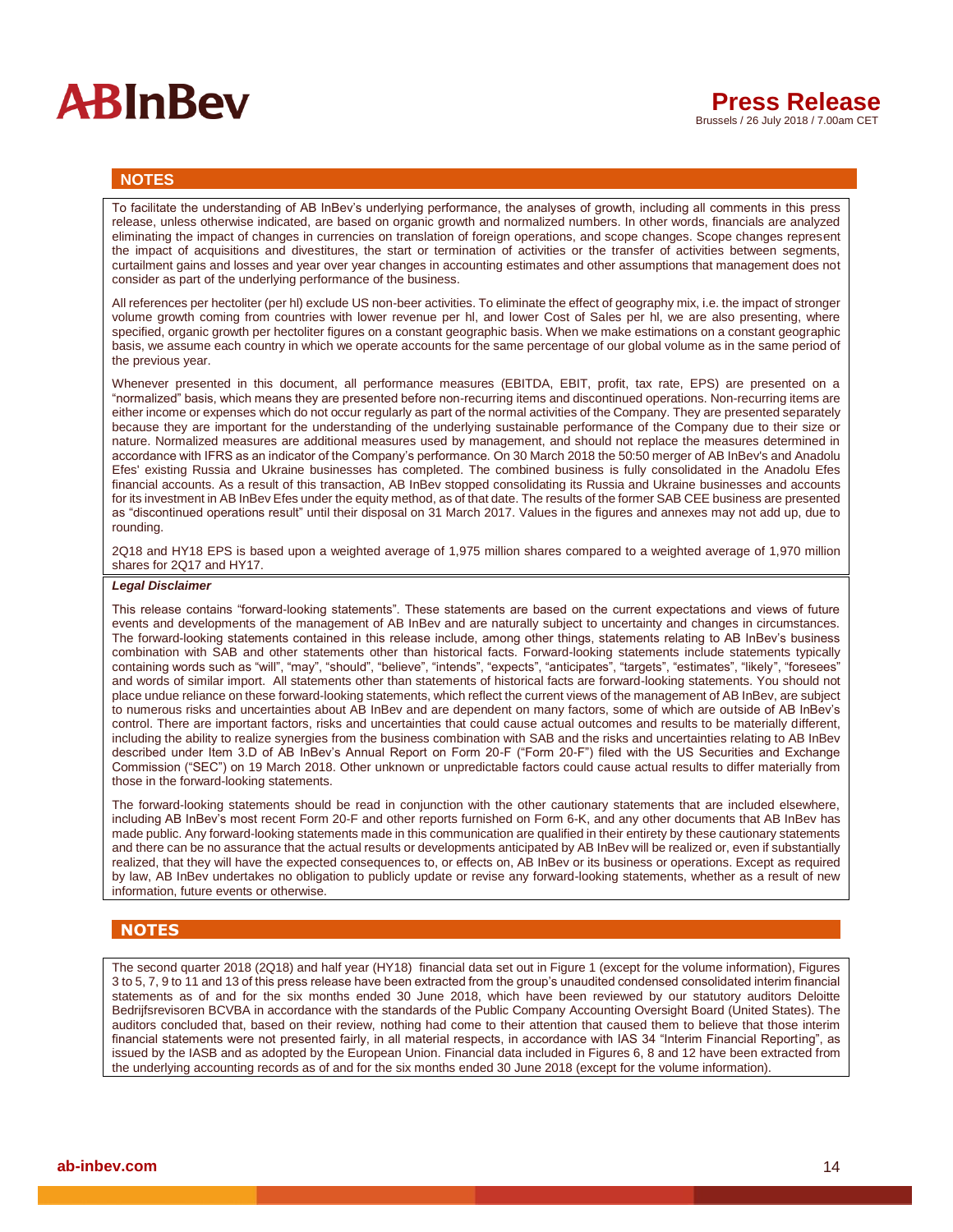

#### **CONFERENCE CALL AND WEBCAST**

#### **Investor Conference call and Webcast on Wednesday, 26 July 2018:**

3.00pm Brussels / 2.00pm London / 9.00am New York

#### **Registration details**

Webcast (listen-only mode) <https://bit.ly/2NpRkA0>

Conference call (with interactive Q&A) <https://bit.ly/2uGfb9e>

#### **ANHEUSER-BUSCH INBEV CONTACTS**

**Pablo Jimenez** Tel: +1 212 573 9289 E-mail: pablo.jimenez@gmodelo.com.mx

**Aimee Baxter** Tel: +1 718 650 4003 E-mail: [aimee.baxter@ab-inbev.com](mailto:aimee.baxter@ab-inbev.com)

**Ingvild Van Lysebetten** Tel: +32 16 276 608 E-mail: i[ngvild.vanlysebetten@ab-inbev.com](mailto:ingvild.vanlysebetten@ab-inbev.com)

#### **Media Investors**

**Lauren Abbott** Tel: +1 212 573 9287 E-mail: [lauren.abbott@ab-inbev.com](mailto:lauren.abbott@ab-inbev.com)

**Mariusz Jamka** Tel: +32 16 276 888 E-mail: [mariusz.jamka@ab-inbev.com](mailto:mariusz.jamka@ab-inbev.com)

#### **About Anheuser-Busch InBev**

Anheuser-Busch InBev is a publicly traded company (Euronext: ABI) based in Leuven, Belgium, with secondary listings on the Mexico (MEXBOL: ANB) and South Africa (JSE: ANH) stock exchanges and with American Depositary Receipts on the New York Stock Exchange (NYSE: BUD). Our Dream is to bring people together for a better world. Beer, the original social network, has been bringing people together for thousands of years. We are committed to building great brands that stand the test of time and to brewing the best beers using the finest natural ingredients. Our diverse portfolio of well over 500 beer brands includes global brands Budweiser®, Corona® and Stella Artois®; multi-country brands Beck's®, Castle®, Castle Lite®, Hoegaarden® and Leffe®; and local champions such as Aguila®, Antarctica®, Bud Light®, Brahma®, Cass®, Cristal®, Harbin®, Jupiler®, Michelob Ultra®, Modelo Especial®, Quilmes®, Victoria®, Sedrin®, and Skol®. Our brewing heritage dates back more than 600 years, spanning continents and generations. From our European roots at the Den Hoorn brewery in Leuven, Belgium. To the pioneering spirit of the Anheuser & Co brewery in St. Louis, US. To the creation of the Castle Brewery in South Africa during the Johannesburg gold rush. To Bohemia, the first brewery in Brazil. Geographically diversified with a balanced exposure to developed and developing markets, we leverage the collective strengths of approximately 180,000 employees based in nearly 50 countries worldwide. For 2017, AB InBev's reported revenue was 56.4 billion USD (excluding JVs and associates).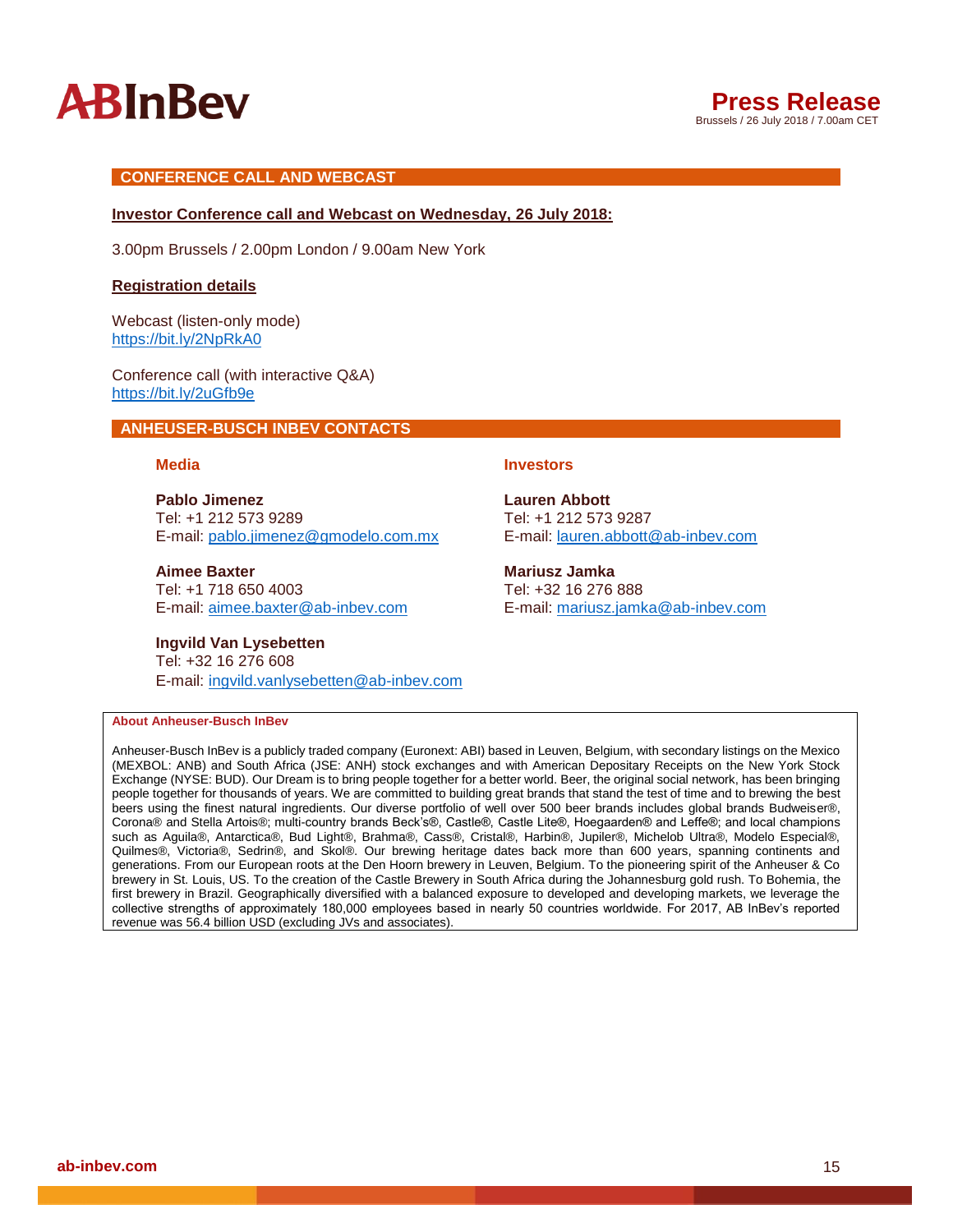| Annex <sub>1</sub>                |             |           |                                       |                   |             |                                 |
|-----------------------------------|-------------|-----------|---------------------------------------|-------------------|-------------|---------------------------------|
| <b>AB InBey Worldwide</b>         | <b>2Q17</b> | Scope,    | <b>Currency</b><br><b>Translation</b> | Organic<br>Growth | <b>2Q18</b> | <b>Organic</b><br><b>Growth</b> |
| Total volumes (thousand his)      | 157 679     | $-15.187$ | ۰                                     | 1 1 9 3           | 143 685     | 0.8%                            |
| of which AB InBey own beer        | 130 483     | $-3939$   |                                       | 1 0 8 8           | 127 632     | 0.9%                            |
| Revenue                           | 14 182      | - 766     | - 37                                  | 635               | 14 014      | 4.7%                            |
| Cost of sales                     | $-5444$     | 466       | 15                                    | $-232$            | $-5196$     | $-4.7%$                         |
| <b>Gross profit</b>               | 8738        | $-300$    | - 22                                  | 403               | 8818        | 4.8%                            |
| SG&A                              | $-4551$     | 217       | - 5                                   | $-154$            | $-4493$     | $-3.6%$                         |
| Other operating income/(expenses) | 151         | $-18$     | 16                                    | 34                | 183         | 24.3%                           |
| Normalized EBIT                   | 4 3 3 8     | $-101$    | $-12$                                 | 284               | 4 5 0 9     | 6.7%                            |
| <b>Normalized EBITDA</b>          | 5 3 5 4     | $-139$    | $-14$                                 | 367               | 5 5 6 8     | 7.0%                            |
| Normalized EBITDA margin          | 37.7%       |           |                                       |                   | 39.7%       | 85 bps                          |

| North America                     | <b>2Q17</b> | <b>Scope</b>             | <b>Currency</b>    | Organic       | <b>2Q18</b> | <b>Organic</b> |
|-----------------------------------|-------------|--------------------------|--------------------|---------------|-------------|----------------|
|                                   |             |                          | <b>Translation</b> | <b>Growth</b> |             | <b>Growth</b>  |
| Total volumes (thousand his)      | 31 320      | 28                       | ۰                  | $-1536$       | 29 813      | $-4.9%$        |
| Revenue                           | 4 2 7 1     | 11                       | 26                 | $-127$        | 4 1 8 1     | $-3.0%$        |
| Cost of sales                     | $-1550$     | 3                        | - 8                | 15            | $-1,540$    | 1.0%           |
| <b>Gross profit</b>               | 2722        | 14                       | 18                 | $-112$        | 2642        | $-4.1%$        |
| SG&A                              | $-1155$     | $-19$                    | - 8                |               | $-1175$     | 0.6%           |
| Other operating income/(expenses) | 5           | $\overline{\phantom{a}}$ | ۰                  | $-4$          |             | $-84.3%$       |
| Normalized EBIT                   | 571         | $-4$                     | 9                  | $-109$        | 1 4 6 7     | $-7.0\%$       |
| <b>Normalized EBITDA</b>          | 1 7 7 8     | - 4                      | 10                 | $-124$        | 1660        | $-7.0%$        |
| Normalized EBITDA margin          | 41.6%       |                          |                    |               | 39.7%       | $-172$ bps     |

| lLatin America West               | <b>2Q17</b> | <b>Scope</b> | <b>Currency</b><br><b>Translation</b> | <b>Organic</b><br><b>Growth</b> | <b>2Q18</b> | <b>Organic</b><br><b>Growth</b> |
|-----------------------------------|-------------|--------------|---------------------------------------|---------------------------------|-------------|---------------------------------|
| Total volumes (thousand hls)      | 27 657      | - 1          | $\overline{\phantom{a}}$              | 1 2 9 2                         | 28 948      | 4.7%                            |
| Revenue                           | 2 2 8 4     | ۰            | 2                                     | 207                             | 2 4 9 2     | 9.1%                            |
| Cost of sales                     | $-641$      | - 1          |                                       | $-62$                           | $-702$      | $-9.7\%$                        |
| <b>Gross profit</b>               | 1 643       | - 1          | з                                     | 145                             | 1790        | 8.8%                            |
| SG&A                              | $-726$      | 2            | ۰                                     | $-10$                           | $-734$      | $-1.4%$                         |
| Other operating income/(expenses) | 9           |              | ۰                                     | 10                              | 20          | 105.7%                          |
| Normalized EBIT                   | 927         |              | 3                                     | 145                             | 1076        | 15.6%                           |
| <b>Normalized EBITDA</b>          | 1077        |              | 3                                     | 159                             | 1 2 4 0     | 14.7%                           |
| Normalized EBITDA margin          | 47.2%       |              |                                       |                                 | 49.7%       | 245 bps                         |

| Latin America North               | <b>2Q17</b> | <b>Scope</b> | <b>Currency</b>    | Organic       | <b>2Q18</b> | <b>Organic</b> |
|-----------------------------------|-------------|--------------|--------------------|---------------|-------------|----------------|
|                                   |             |              | <b>Translation</b> | <b>Growth</b> |             | <b>Growth</b>  |
| Total volumes (thousand his)      | 26 131      | $-64$        | -                  | 528           | 26 595      | 2.0%           |
| Revenue                           | 2 0 3 1     | - 8          | $-174$             | 207           | 2056        | 10.2%          |
| Cost of sales                     | $-823$      | 4            | 65                 | $-20$         | $-774$      | $-2.5%$        |
| <b>Gross profit</b>               | 1 207       | - 4          | $-109$             | 187           | 1 2 8 1     | 15.5%          |
| SG&A                              | $-677$      |              | 59                 | $-79$         | $-695$      | $-11.7%$       |
| Other operating income/(expenses) | 66          | ۰            | $-7$               | 13            | 72          | 20.4%          |
| Normalized EBIT                   | 596         | - 3          | $-57$              | 121           | 658         | 20.5%          |
| <b>Normalized EBITDA</b>          | 798         | - 3          | -73                | 130           | 851         | 16.3%          |
| Normalized EBITDA margin          | 39.3%       |              |                    |               | 41.4%       | $216$ bps      |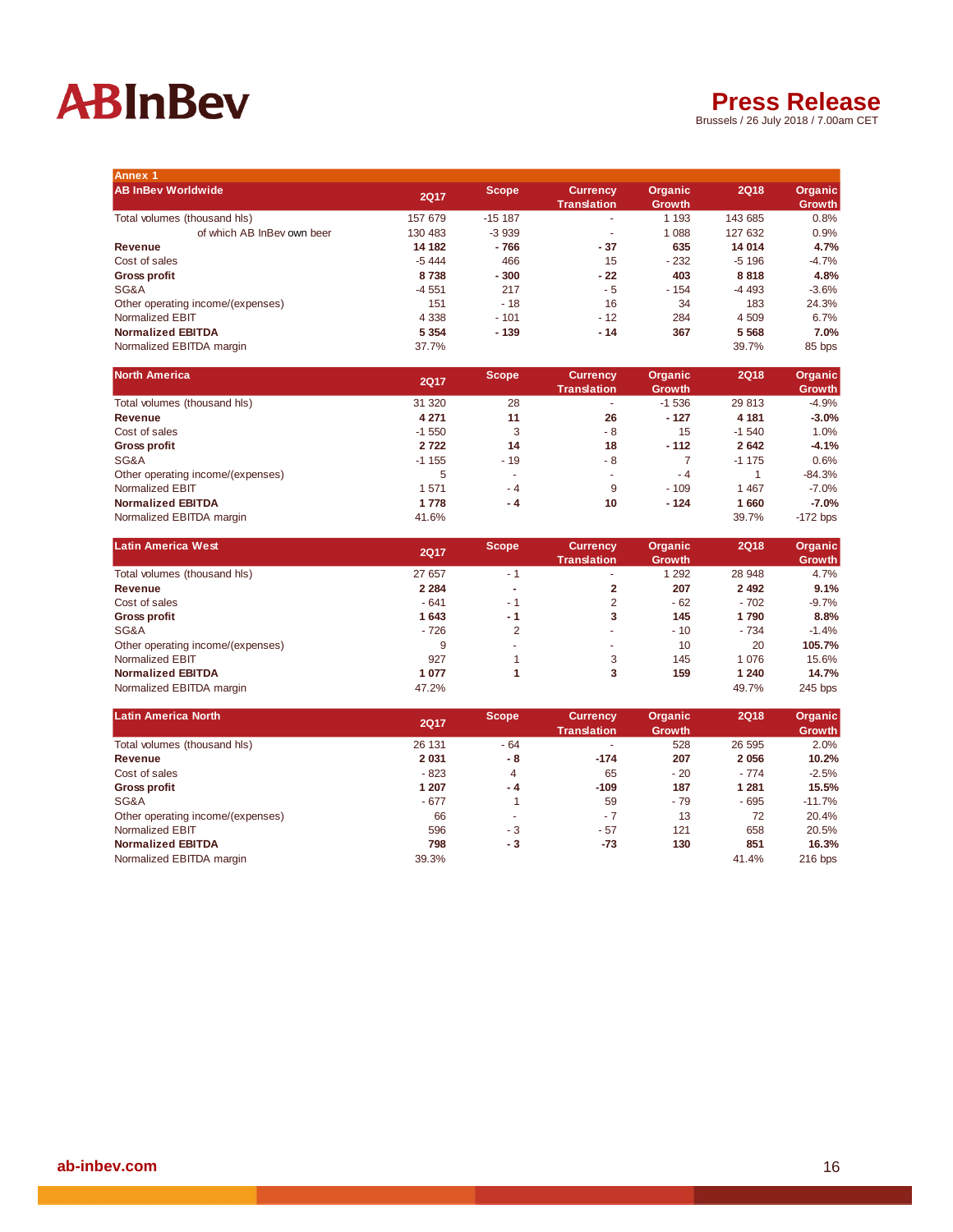| Annex 1                                 |              |                                       |                   |             |                          |
|-----------------------------------------|--------------|---------------------------------------|-------------------|-------------|--------------------------|
| Latin America South<br><b>2Q17</b>      | <b>Scope</b> | <b>Currency</b><br><b>Translation</b> | Organic<br>Growth | <b>2Q18</b> | Organic<br><b>Growth</b> |
| Total volumes (thousand his)<br>6 7 3 0 | 4            |                                       | 318               | 7 0 5 2     | 4.8%                     |
| Revenue                                 | 650          | $-142$                                | 164               | 673         | 25.5%                    |
| Cost of sales<br>$-251$                 | -5           | 45                                    | $-35$             | $-245$      | $-14.1%$                 |
| <b>Gross profit</b>                     | 399<br>- 4   | $-97$                                 | 129               | 427         | 32.8%                    |
| SG&A<br>$-186$                          | $-7$         | 39                                    | $-36$             | $-190$      | $-19.8%$                 |
| Other operating income/(expenses)       | $-2$         | $-3$                                  | 11                | 8           | 519.5%                   |
| Normalized EBIT                         | 216<br>$-13$ | $-61$                                 | 103               | 245         | 49.2%                    |
| <b>Normalized EBITDA</b>                | 267<br>- 13  | - 72                                  | 116               | 299         | 44.3%                    |
| Normalized EBITDA margin<br>41.1%       |              |                                       |                   | 44.4%       | 612 bps                  |

| <b>EMEA</b>                       | <b>2Q17</b> | <b>Scope</b> | <b>Currency</b>          | <b>Organic</b> | <b>2Q18</b> | <b>Organic</b> |
|-----------------------------------|-------------|--------------|--------------------------|----------------|-------------|----------------|
|                                   |             |              | <b>Translation</b>       | Growth         |             | <b>Growth</b>  |
| Total volumes (thousand his)      | 36 706      | $-15053$     | $\overline{\phantom{a}}$ | $-312$         | 21 340      | $-1.4%$        |
| of which AB InBey own beer        | 23 817      | $-3839$      | -                        | $-231$         | 19 747      | $-1.2%$        |
| Revenue                           | 2 8 0 5     | $-800$       | 126                      | 45             | 2 1 7 6     | 2.3%           |
| Cost of sales                     | $-1279$     | 482          | $-44$                    | $-47$          | $-888$      | $-6.0%$        |
| <b>Gross profit</b>               | 1 5 2 5     | $-318$       | 82                       | - 2            | 1 2 8 8     | $-0.2%$        |
| SG&A                              | $-921$      | 249          | $-44$                    | $-4$           | $-720$      | $-0.6%$        |
| Other operating income/(expenses) | 15          | ۰            |                          | 18             | 35          | 117.6%         |
| Normalized EBIT                   | 619         | - 68         | 40                       | 12             | 602         | 2.1%           |
| <b>Normalized EBITDA</b>          | 826         | $-106$       | 49                       | 34             | 802         | 4.7%           |
| Normalized EBITDA margin          | 29.4%       |              |                          |                | 36.9%       | 85 bps         |

| Asia Pacific                      | <b>2Q17</b> | <b>Scope</b> | <b>Currency</b><br><b>Translation</b> | <b>Organic</b><br>Growth | <b>2Q18</b> | <b>Organic</b><br><b>Growth</b> |
|-----------------------------------|-------------|--------------|---------------------------------------|--------------------------|-------------|---------------------------------|
| Total volumes (thousand his)      | 28 8 85     | 52           | -                                     | 868                      | 29 804      | 3.0%                            |
| Revenue                           | 2055        | 11           | 126                                   | 136                      | 2 3 2 7     | 6.6%                            |
| Cost of sales                     | $-823$      | - 5          | - 53                                  | $-77$                    | $-958$      | $-9.4%$                         |
| <b>Gross profit</b>               | 1 2 3 2     | 6            | 73                                    | 58                       | 1 3 6 9     | 4.7%                            |
| SG&A                              | $-649$      | $-4$         | $-41$                                 | $-48$                    | $-742$      | $-7.4%$                         |
| Other operating income/(expenses) | 39          |              | 3                                     |                          | 43          | 1.9%                            |
| Normalized EBIT                   | 622         | 2            | 35                                    | 11                       | 669         | 1.8%                            |
| <b>Normalized EBITDA</b>          | 758         | 2            | 47                                    | 50                       | 857         | 6.6%                            |
| Normalized EBITDA margin          | 36.9%       |              |                                       |                          | 36.8%       | 0 bps                           |

| <b>Global Export and Holding</b>  | <b>2Q17</b> | <b>Scope</b> | <b>Currency</b>    | <b>Organic</b> | <b>2Q18</b> | <b>Organic</b> |
|-----------------------------------|-------------|--------------|--------------------|----------------|-------------|----------------|
| <b>Companies</b>                  |             |              | <b>Translation</b> | Growth         |             | <b>Growth</b>  |
| Total volumes (thousand his)      | 250         | $-153$       | ۰                  | 35             | 132         | 35.6%          |
| Revenue                           | 87          | 19           | ۰                  | 3              | 109         | 3.8%           |
| Cost of sales                     | $-77$       | $-13$        |                    | $-4$           | $-88$       | $-6.3%$        |
| <b>Gross profit</b>               | 10          | 6            |                    | - 1            | 22          | $-8.0%$        |
| SG&A                              | $-237$      | -5           | $-10$              | 16             | $-236$      | 6.6%           |
| Other operating income/(expenses) | 15          | $-16$        | 21                 | $-15$          | 5           | $-321.2%$      |
| Normalized EBIT                   | $-213$      | $-15$        | 18                 | 0              | $-209$      | 0.1%           |
| <b>Normalized EBITDA</b>          | $-150$      | $-15$        | 21                 | 3              | $-141$      | 2.0%           |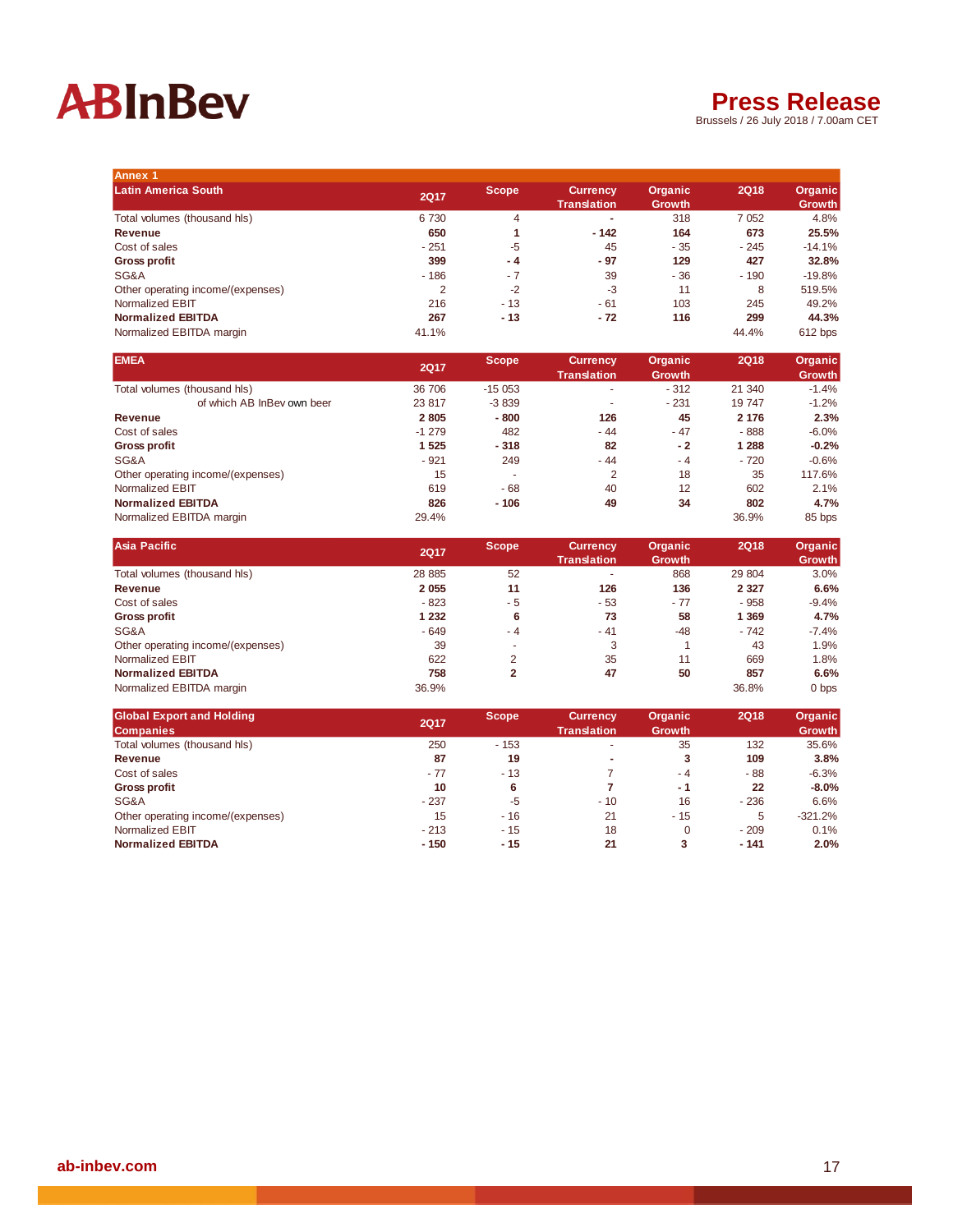| Annex <sub>2</sub>                |             |          |                                       |                   |             |                                 |
|-----------------------------------|-------------|----------|---------------------------------------|-------------------|-------------|---------------------------------|
| <b>AB InBev Worldwide</b>         | <b>HY17</b> | Scope    | <b>Currency</b><br><b>Translation</b> | Organic<br>Growth | <b>HY18</b> | <b>Organic</b><br><b>Growth</b> |
| Total volumes (thousand his)      | 305 550     | $-27946$ | $\overline{\phantom{a}}$              | 911               | 278 515     | 0.3%                            |
| of which AB InBey own beer        | 248 212     | $-3929$  | ۰                                     | 1 700             | 245 983     | 0.7%                            |
| <b>Revenue</b>                    | 27 104      | $-1421$  | 193                                   | 1 2 1 0           | 27 087      | 4.7%                            |
| Cost of sales                     | $-10674$    | 875      | - 90                                  | $-295$            | $-10.184$   | $-3.0%$                         |
| <b>Gross profit</b>               | 16 430      | $-545$   | 103                                   | 915               | 16 903      | 5.8%                            |
| SG&A                              | $-8779$     | 360      | $-113$                                | $-259$            | $-8791$     | $-3.1%$                         |
| Other operating income/(expenses) | 408         | $-60$    | 9                                     | $-25$             | 332         | $-7.0%$                         |
| Normalized EBIT                   | 8 0 5 9     | $-246$   | $-1$                                  | 631               | 8 4 4 4     | 8.0%                            |
| <b>Normalized EBITDA</b>          | 10 162      | $-306$   | 26                                    | 675               | 10 557      | 6.8%                            |
| Normalized EBITDA margin          | 37.5%       |          |                                       |                   | 39.0%       | 78 bps                          |

| North America                     | <b>HY17</b> | <b>Scope</b> | Currency,                | <b>Organic</b> | <b>HY18</b> | <b>Organic</b> |
|-----------------------------------|-------------|--------------|--------------------------|----------------|-------------|----------------|
|                                   |             |              | <b>Translation</b>       | Growth         |             | <b>Growth</b>  |
| Total volumes (thousand hls)      | 57 156      | 61           | $\overline{\phantom{a}}$ | $-2.591$       | 54 627      | $-4.5%$        |
| Revenue                           | 7786        | 15           | 45                       | $-205$         | 7641        | $-2.6%$        |
| Cost of sales                     | $-2887$     | 12           | $-15$                    | 47             | $-2843$     | 1.6%           |
| <b>Gross profit</b>               | 4899        | 27           | 30                       | $-159$         | 4 7 9 7     | $-3.2%$        |
| SG&A                              | $-2.174$    | - 33         | $-17$                    | 4              | $-2220$     | 0.2%           |
| Other operating income/(expenses) | 20          | ۰            | $\overline{\phantom{a}}$ | $-18$          |             | $-92.9%$       |
| Normalized EBIT                   | 2 744       | - 6          | 13                       | $-173$         | 2 5 7 8     | $-6.3%$        |
| <b>Normalized EBITDA</b>          | 3 1 4 9     | - 5          | 15                       | $-189$         | 2970        | $-6.0\%$       |
| Normalized EBITDA margin          | 40.4%       |              |                          |                | 38.9%       | $-140$ bps     |

| lLatin America West               | <b>HY17</b> | <b>Scope</b> | <b>Currency</b>          | <b>Organic</b> | <b>HY18</b> | <b>Organic</b> |
|-----------------------------------|-------------|--------------|--------------------------|----------------|-------------|----------------|
|                                   |             |              | <b>Translation</b>       | Growth         |             | <b>Growth</b>  |
| Total volumes (thousand his)      | 53 188      | $-21$        | $\overline{\phantom{a}}$ | 3 4 4 3        | 56 609      | 6.5%           |
| Revenue                           | 4 2 5 9     | - 2          | 87                       | 483            | 4 8 2 8     | 11.3%          |
| Cost of sales                     | $-1225$     | $-5$         | $-26$                    | $-128$         | $-1.384$    | $-10.4%$       |
| <b>Gross profit</b>               | 3 0 3 4     | $-7$         | 62                       | 355            | 3 4 4 4     | 11.7%          |
| SG&A                              | $-1.373$    |              | $-28$                    | - 50           | $-1444$     | $-3.6%$        |
| Other operating income/(expenses) | 34          | ۰            | $\overline{\phantom{a}}$ | - 9            | 26          | $-25.3%$       |
| <b>Normalized EBIT</b>            | 1695        | ۰            | 34                       | 296            | 2 0 2 6     | 17.5%          |
| <b>Normalized EBITDA</b>          | 1998        |              | 40                       | 311            | 2 3 4 9     | 15.6%          |
| Normalized EBITDA margin          | 46.9%       |              |                          |                | 48.7%       | 178 bps        |

| Latin America North               | <b>HY17</b> | <b>Scope</b> | <b>Currency</b><br><b>Translation</b> | <b>Organic</b><br>Growth | <b>HY18</b> | <b>Organic</b><br><b>Growth</b> |
|-----------------------------------|-------------|--------------|---------------------------------------|--------------------------|-------------|---------------------------------|
|                                   |             |              |                                       |                          |             |                                 |
| Total volumes (thousand his)      | 56 550      | $-125$       | $\overline{\phantom{a}}$              | $-2279$                  | 54 146      | $-4.0%$                         |
| Revenue                           | 4 3 6 5     | $-16$        | $-221$                                | 206                      | 4 3 3 5     | 4.7%                            |
| Cost of sales                     | $-1821$     |              | 83                                    | 82                       | $-1649$     | 4.5%                            |
| <b>Gross profit</b>               | 2 5 4 5     | -9           | $-138$                                | 288                      | 2686        | 11.3%                           |
| SG&A                              | $-1410$     | 3            | 74                                    | $-101$                   | $-1434$     | $-7.2%$                         |
| Other operating income/(expenses) | 157         | ۰            | - 9                                   | 8                        | 157         | 5.3%                            |
| Normalized EBIT                   | 1 2 9 2     | - 6          | $-73$                                 | 195                      | 1 409       | 15.2%                           |
| <b>Normalized EBITDA</b>          | 1699        | - 6          | - 93                                  | 201                      | 1801        | 11.9%                           |
| Normalized EBITDA margin          | 38.9%       |              |                                       |                          | 41.5%       | $266$ bps                       |